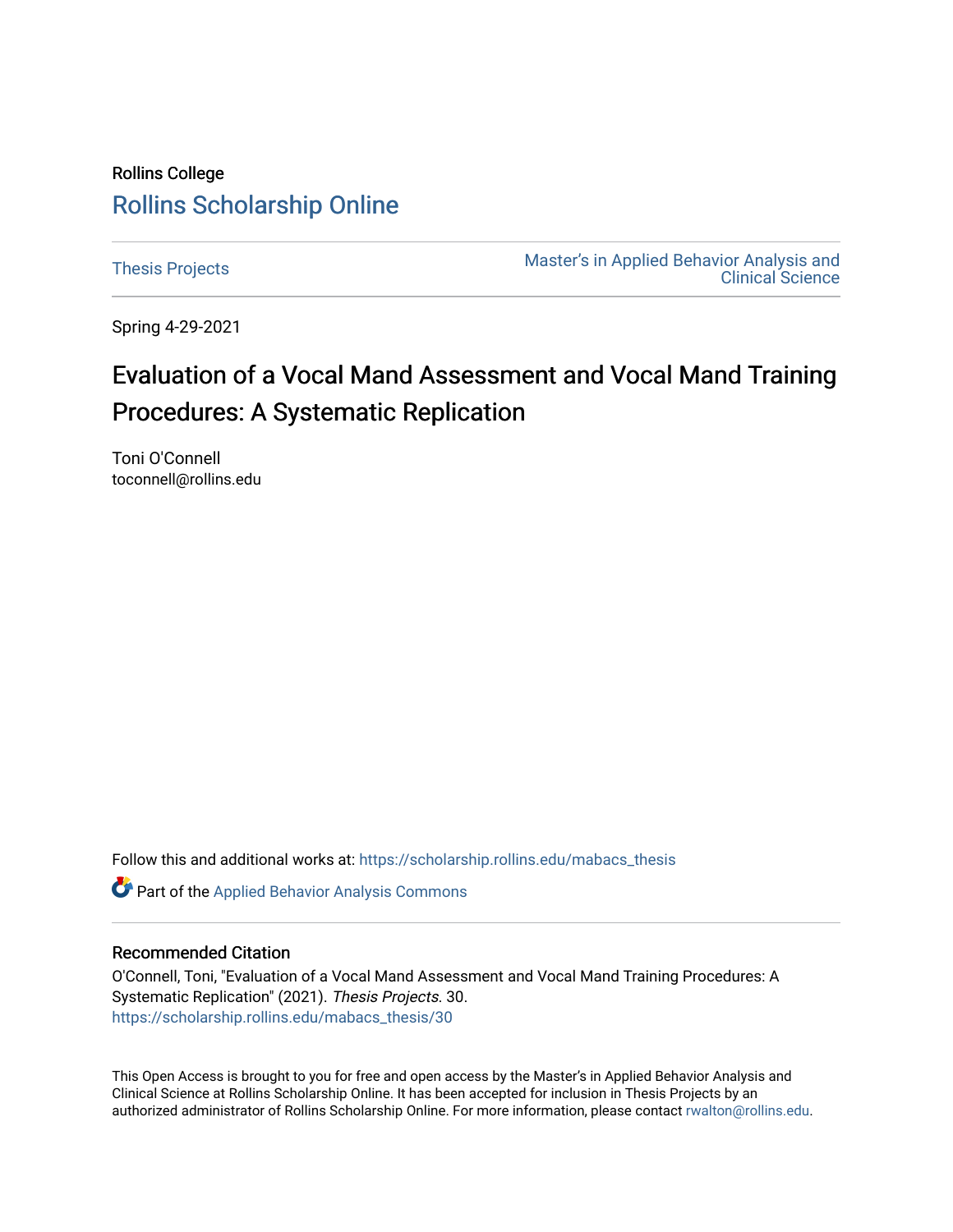#### **Evaluation of a Vocal Mand Assessment and Vocal Mand Training Procedures: A**

**Systematic Replication**

A Thesis by **Toni D. O'Connell**

Submitted to the Faculty of the Department of Health Professions at Rollins College in Partial Fulfillment of the Requirements for the Degree of

MASTER OF ARTS IN APPLIED BEHAVIOR ANALYSIS AND CLINICAL SCIENCE

April 2021 Winter Park, FL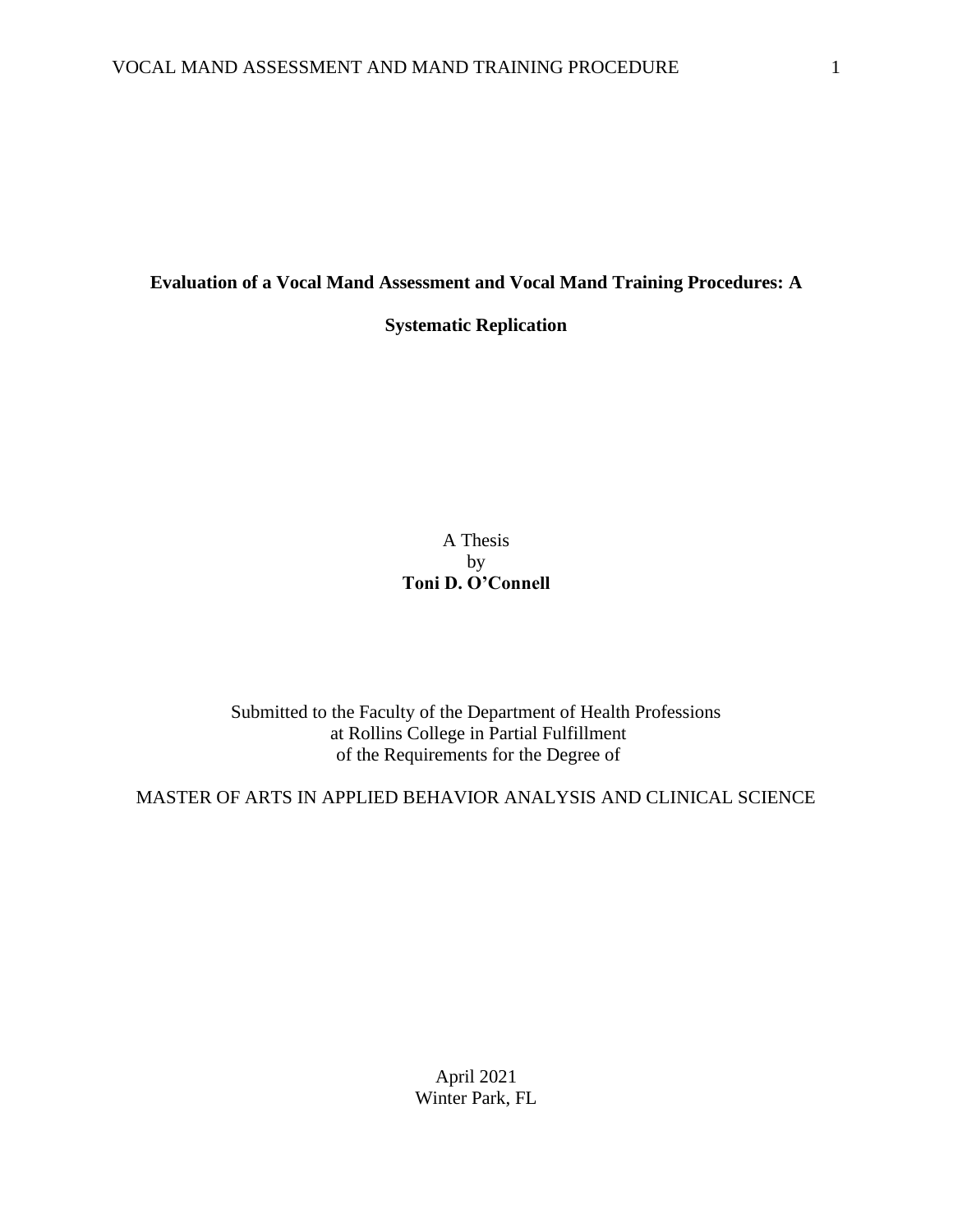© Copyright 2020

Toni O'Connell

All Rights Reserved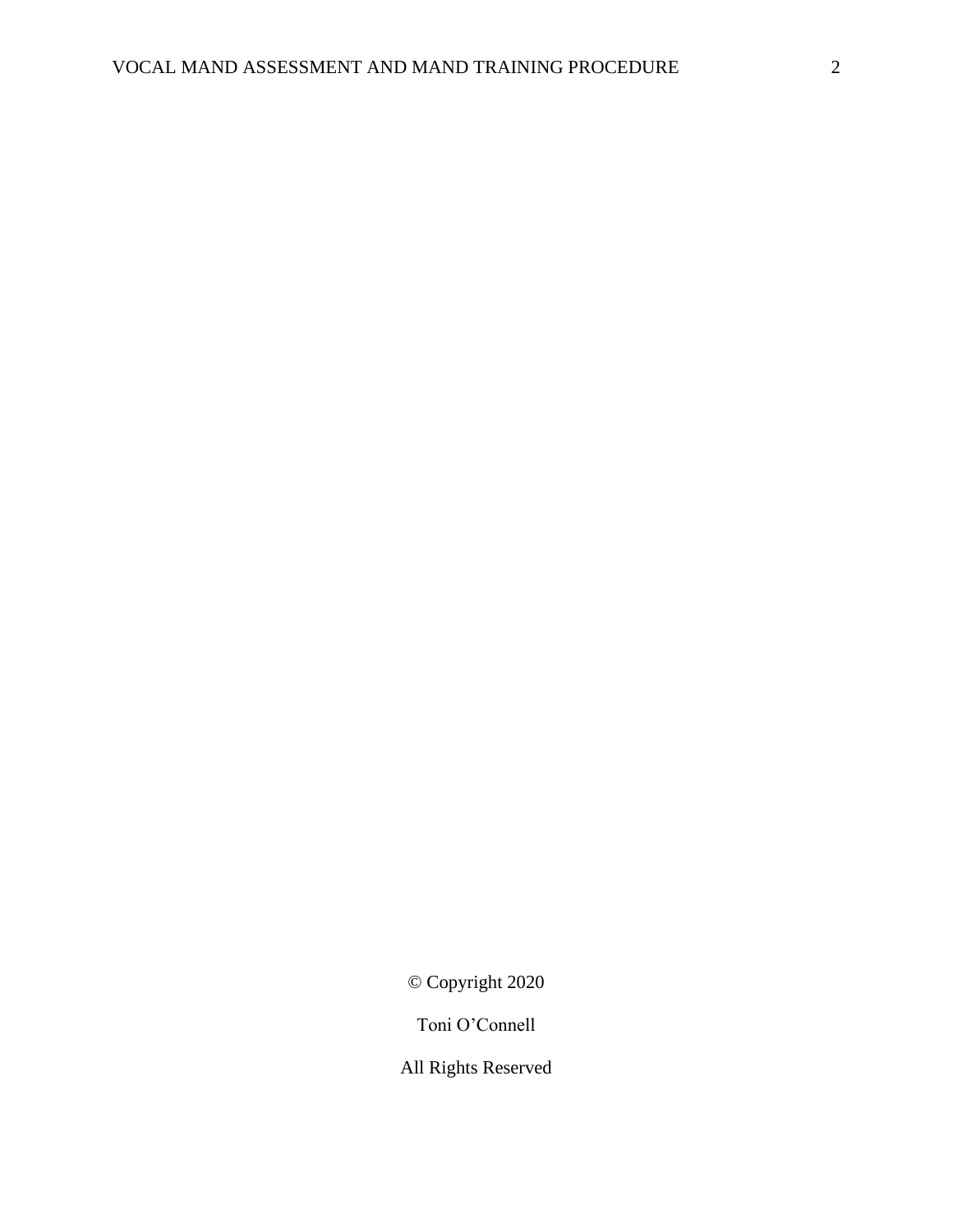### **Table of Contents**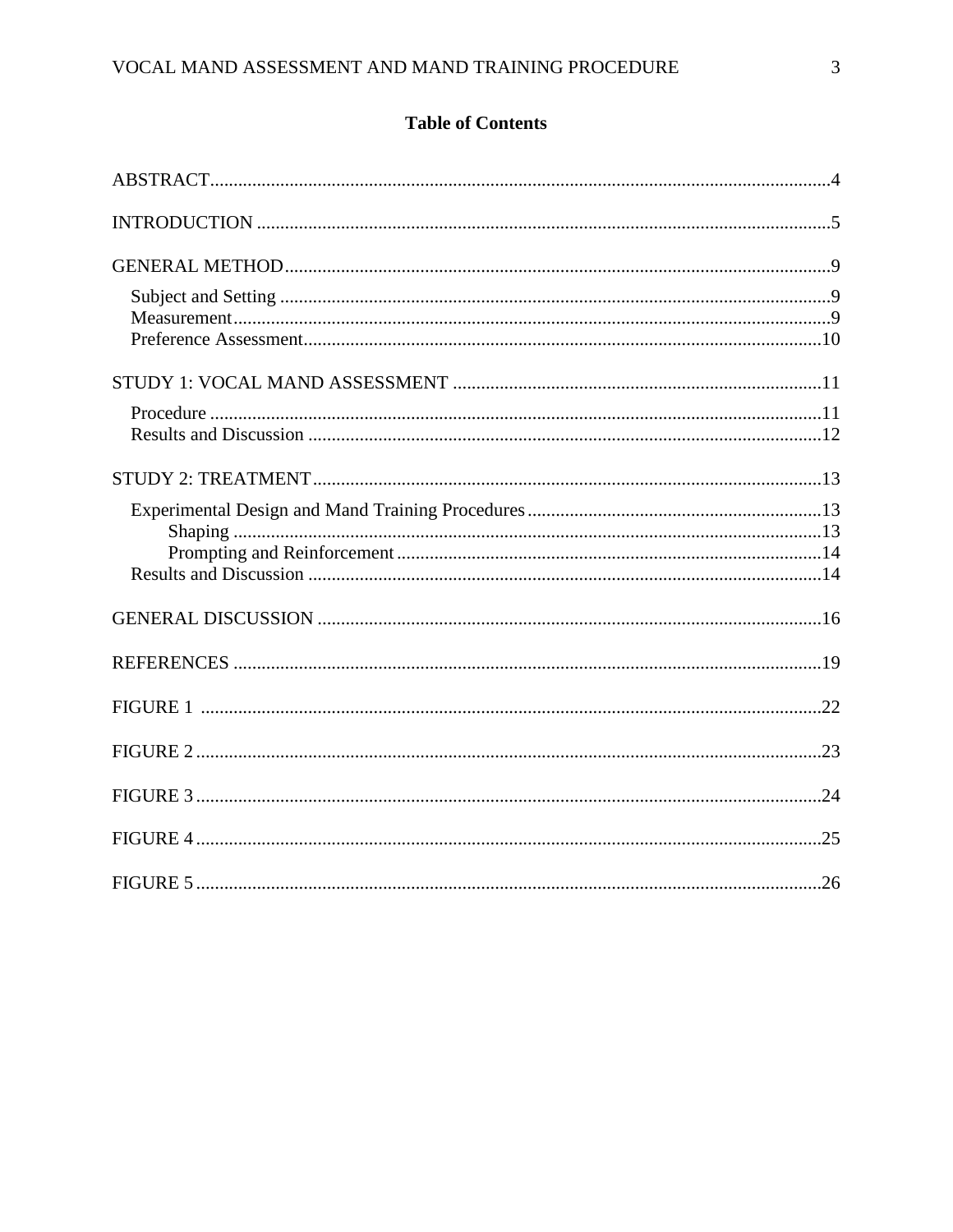#### **Abstract**

Numerous mand training procedures have proven effective in developing mand repertoires in children with developmental disabilities, but selection of treatments is usually arbitrary. Bourret et al. (2004) created and tested a vocal mand assessment to systematically determine an effective mand training procedure, thereby reducing the likelihood of implementing ineffective treatments. However, because a comparison between treatments was not completed, the validity of the assessment requires further investigation. This study sought to replicate and extend the findings of Bourret et al. (2004) by including a comparison between two treatments. Study 1 consisted of a replication of the vocal mand assessment and Study 2 consisted of a comparison of two vocal mand procedures, one suggested from the assessment (shaping) and one arbitrarily selected procedure from the original study (prompting and reinforcement). The participant emitted mands more reliably when the mand training procedure suggested by the assessment (Study 1) was implemented, compared to the randomly selected treatment.

*Keywords*: assessment, mand training, prompting, reinforcement, shaping, verbal behavior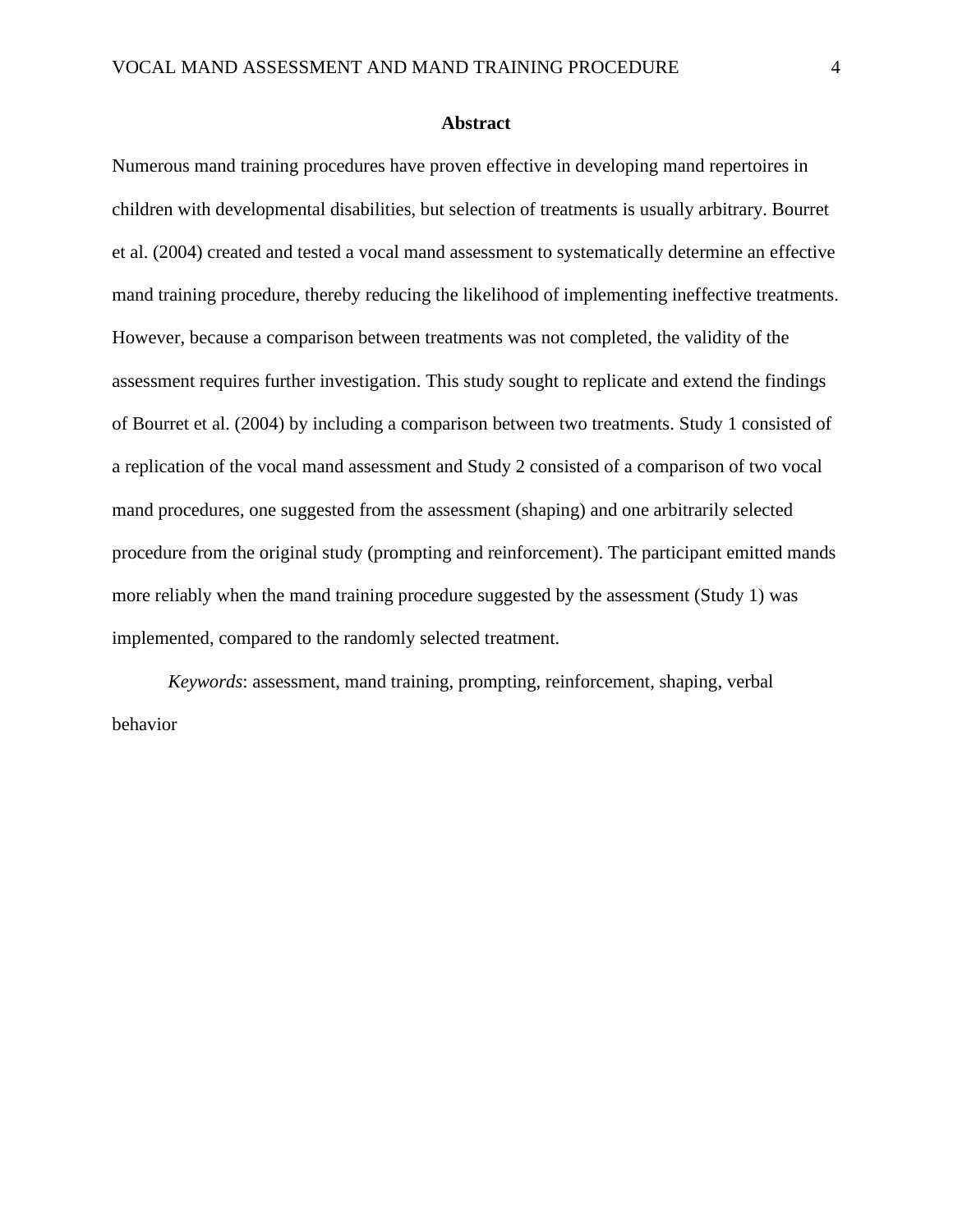# **Evaluation of a Vocal Mand Assessment and Vocal Mand Training Procedures: A Systematic Replication**

The functional analysis (FA) methodology is the gold standard to determine the function of maladaptive behaviors (Iwata et al., 1982/1994) and within the last few years, researchers have applied this methodology to determine the function of verbal behavior (e.g., mand, tact, intraverbal, echoic; Kelley et al., 2007; LaFrance et al., 2009; Lerman et al., 2005; Normand et al., 2011; Plavnick & Normand, 2013). Knowing the function can identify deficits in other verbal operants, but additional assessments are necessary to identify an effective intervention. For example, if the function of all responses for one participant was tacting (labeling), then treatment should focus on increasing a different operant, such as manding (requesting). Many effective mand training procedures (such as manipulating motivating operations, manipulating schedules of reinforcement, prompting, and shaping) have been determined, but an analysis for determining how to increase mands has not been identified, which leaves a margin for error in selecting one (Bourret et al., 2004; Chambers & Rehfeldt, 2003; Drash et al., 1999; Kodak & Clements, 2009; Plavnick &Vitale, 2016; Seaver & Bourret, 2020; Shafer, 1995; Thomas et al., 2010; Valentino et al., 2019; Wallace, 2007).

#### **Manipulating Motivating Operations**

Shafer (1995) and Wallace (20070 conducted literature reviews of procedures to increase mand repertoires and found manipulating establishing operations to be the most effective procedure. Recommendations were made to "capture and contrive" establishing operations (EOs) by arranging the everyday environment and employing incidental teaching and choice making as a treatment package. Drash et al. (1999) conducted mand training to increase echoic and tacting repertoires. Mand training consisted of manipulating EOs and shaping vocalizations. EOs were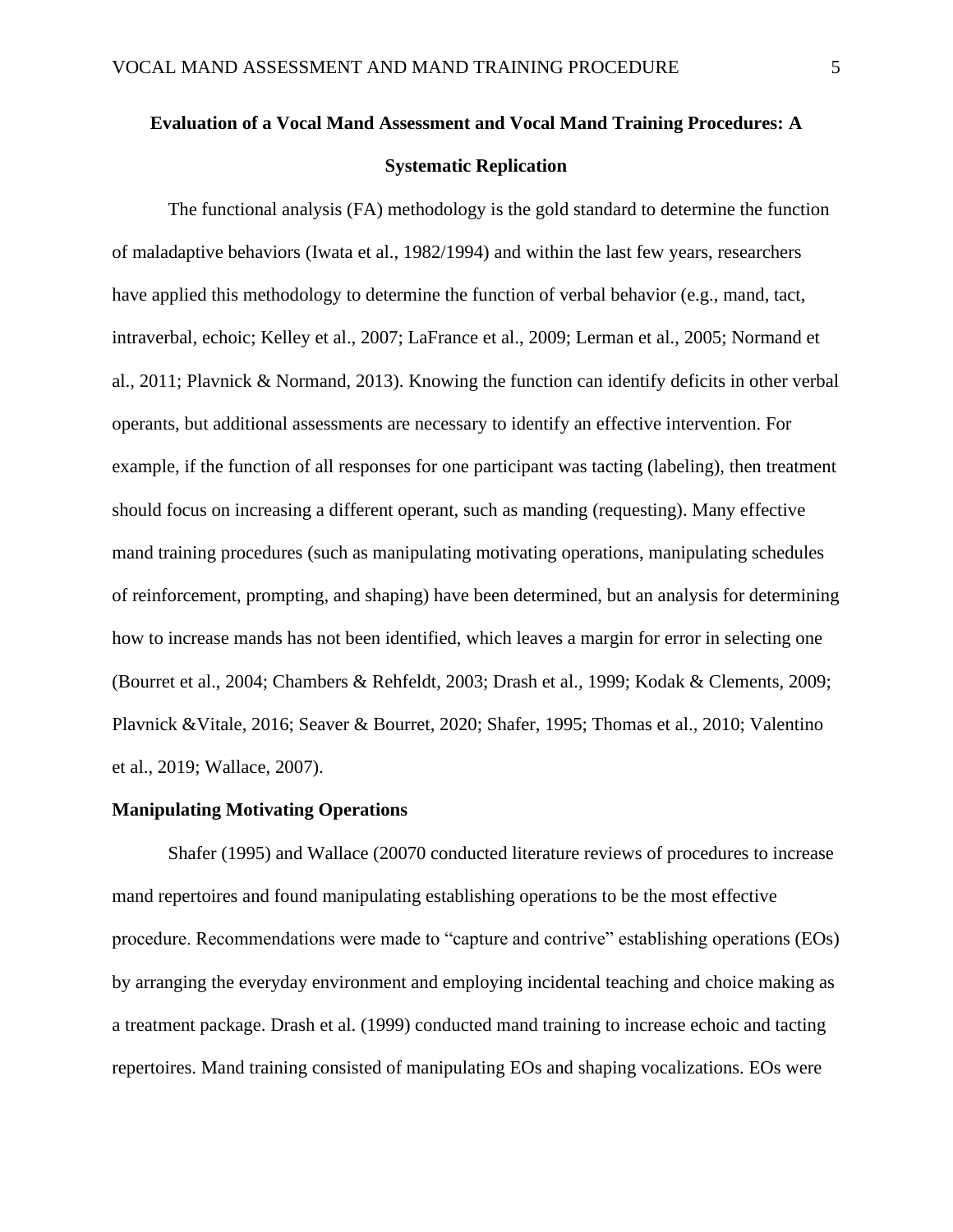manipulated by using preferred items (identified via caregiver interviews) and withholding food for 1-2 hours prior to the start of sessions. In addition, the items used varied throughout sessions to prevent satiation. Seaver and Bourret (2020) manipulated EOs to increase mands in a concurrent environment by withholding items prior to the session, except they implemented denied access for 23 hours before. Mand repertoires of all participants in all abovementioned studies increased.

#### **Manipulating Schedules of Reinforcement**

Seaver and Bourret (2020) compared the effects of two schedules of reinforcement for target and non-target mands. Target mands were reinforced on a fixed-ratio (FR) 1 schedule of reinforcement and non-target mands were reinforced on a random-interval (RI) 30-s schedule of reinforcement or extinction. Three participants target mands increased when placed on a FR 1 schedule of reinforcement. One participant required manipulating the schedule of reinforcement after manipulating prompting to increase her mand repertoire.

#### **Prompting**

Plavnick and Normand (2013) compared in-vivo and video-based mand training procedures to determine which would be more effective to increase mand repertoires in four participants. A vocal prompt was delivered in the in-vivo method and a visual prompt was delivered in the video-based method. A progressive time delay was used to fade prompts in both conditions. All participants increased their mand repertoires in both conditions, but they emitted them at a faster rate in the video-based condition. Seaver and Bourret (2020) also manipulated prompts for target and non-target mands to increase mands in a concurrent environment. They provided non-specific prompts at the start of the trial and full model prompts after the participants consumed the reinforcer and after 30 s elapsed without a mand. Independent and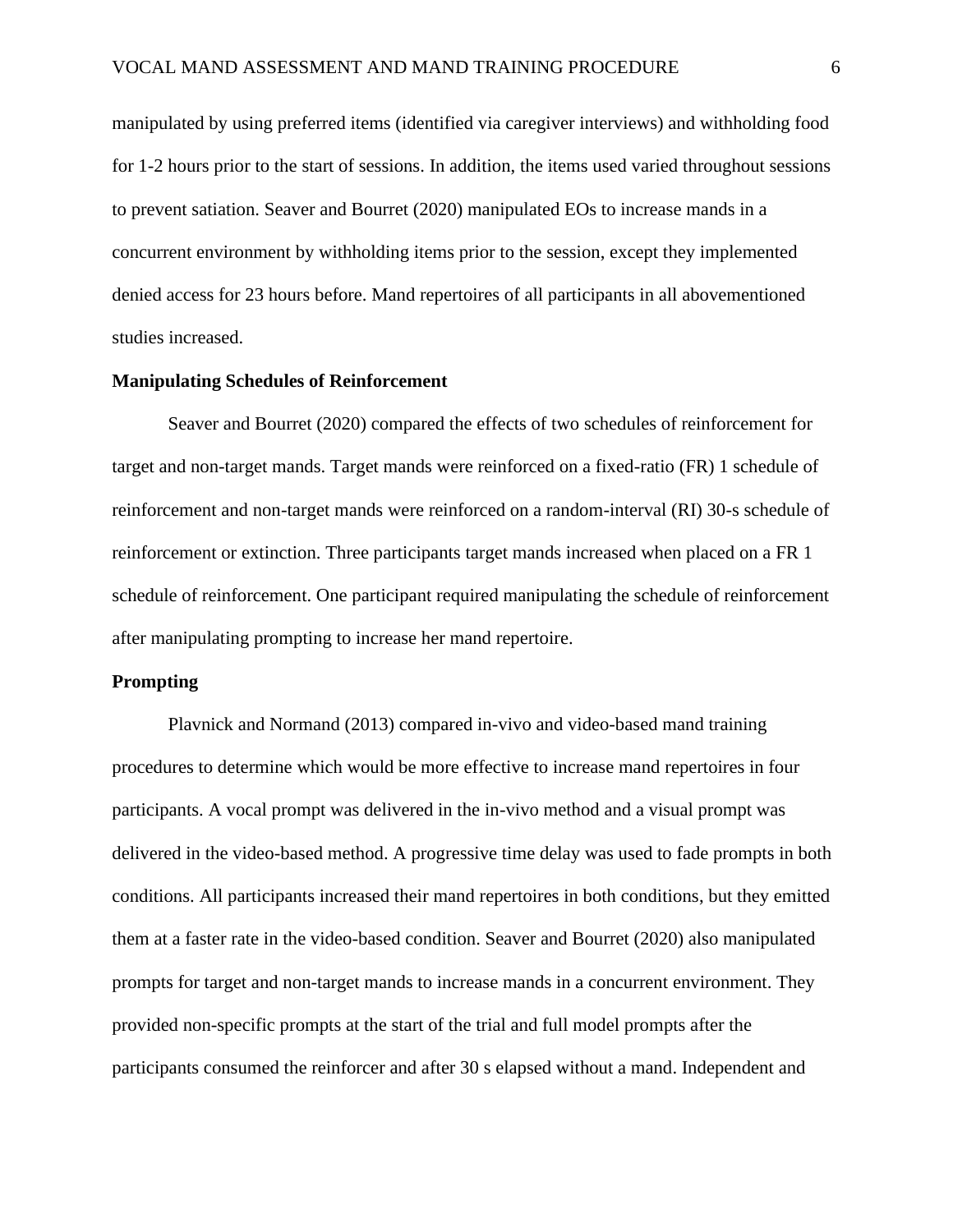prompted mands resulted in access to the item for 30 s. Four participants increased their mand repertoires after prompts were delivered. Valentino et al. (2019) created and tested a prerequisite assessment to identify the most effective mand modality (sign language, picture exchange communication system, or vocal) to teach mands. They implemented least-to-most prompting across all modalities but because vocal mands could not be physically prompted, the least-tomost hierarchy consisted of a partial verbal prompt and a full verbal prompt. All 13 participants increased mand repertoires in sign language and PECS but only 1 in vocal.

#### **Shaping**

As briefly discussed above, Drash et al. (1999) conducted mand training to increase echoic and tacting repertoires by shaping vocalizations. The experimenter began the session by asking what the participant wanted then reinforced any vocalization that was not a scream or a cry. As sessions progressed, more acceptable verbal responses (successive approximations) were reinforced and inappropriate responses decreased. Thomas et al. (2010) shaped vocal mands in children with Autism Spectrum Disorder across four phases. The progression of phases was pointing, making eye contact, oral motor movement, then vocal utterances. All participants increased vocal mand repertoires and decreased immature mands.

In the abovementioned studies, the mand repertoires of all participants increased across all training procedures but the authors did not report how the mand training procedures were selected. In addition, the authors often reported the results were idiosyncratic across participants and other variations may have been more effective or efficient. Selection of the most effective procedure is crucial to the success of mand training. For example, as mentioned, Valentino et al. (2019) arbitrarily selected least-to-most prompting to teach mands across all modalities. Because vocal behavior cannot be physically prompted, this prompting method may have limited the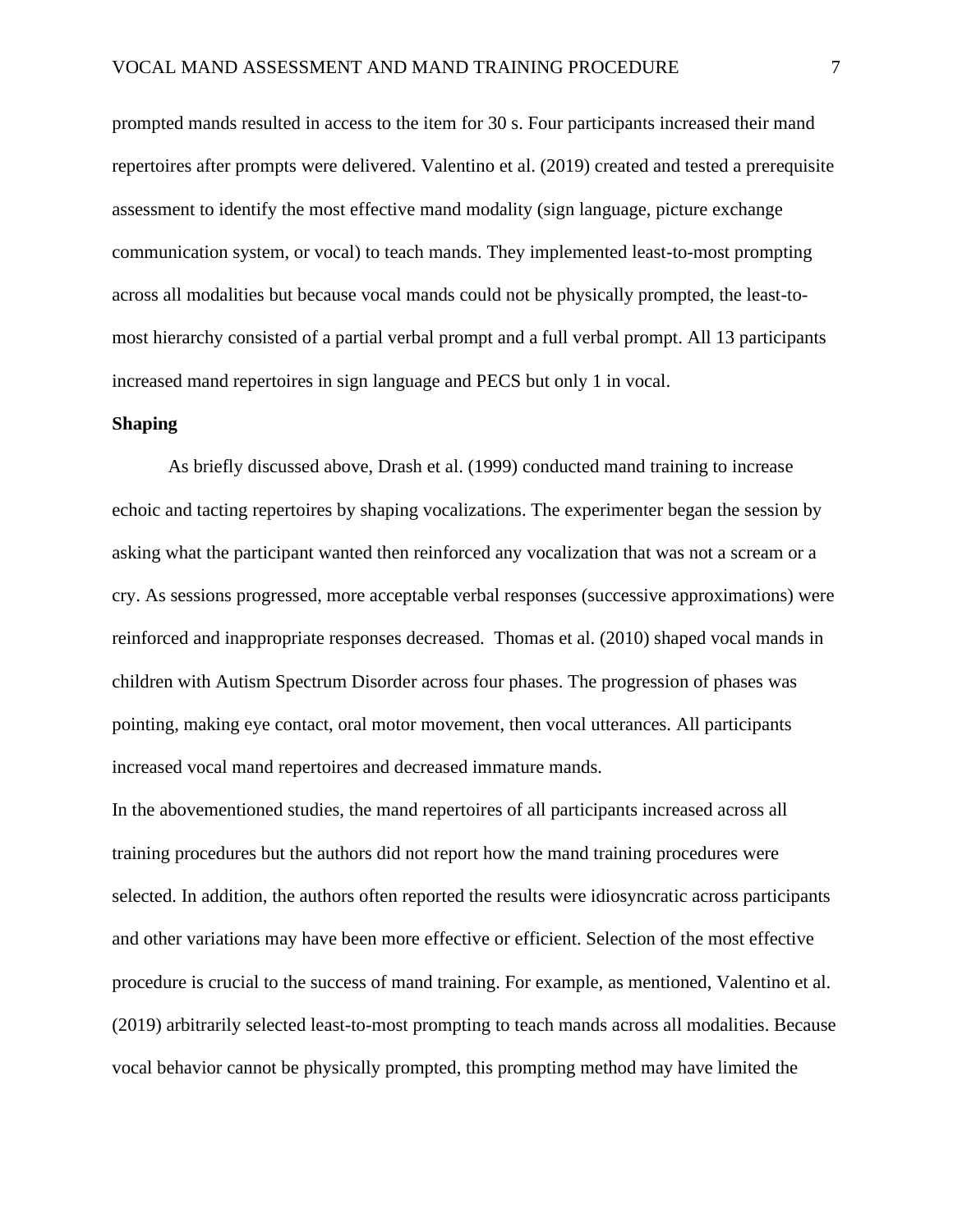acquisition of vocal mand repertoires. Reducing the response effort and reinforcing successive approximations via shaping could have been more effective to teach vocal mands.

A systematic approach to determine the most effective and efficient treatment is necessary. An assessment for effective mand training procedures could eliminate variability caused by arbitrarily selected treatments, could narrow treatment options for practitioners (a clinical benefit), and could facilitate replication (a scientific benefit). Bourret et al. (2004) created and tested an assessment to determine what level of prompting was necessary to elicit mands with three participants and identify idiosyncratic treatment options. They then tested if the intervention indicated from the assessment was effective and efficient to teach mands. Although they demonstrated the treatment was effective, they did not demonstrate the relative effectiveness of an arbitrarily selected treatment. Seaver and Bourret (2014) implemented a similar assessment for teaching behavior chains then compared the most efficient and least efficient treatments, which alleviated this limitation.

The purpose of this study, then, is to replicate and extend the findings of Bourret et al. (2004) by adding a comparison between treatments similar to the comparison made by Seaver and Bourret (2014). Because the assessment is a flowchart of sequential steps rather than a comparison, the treatments are not ranked by most- to- least effective. Therefore, the treatment indicated from the assessment results (Study 1) were compared to an arbitrary, but common, mand training procedure (Study 2). As recommended in all previous studies, the motivating operation was manipulated by using preferred items (identified via preference assessments) and limiting access to those items outside of sessions.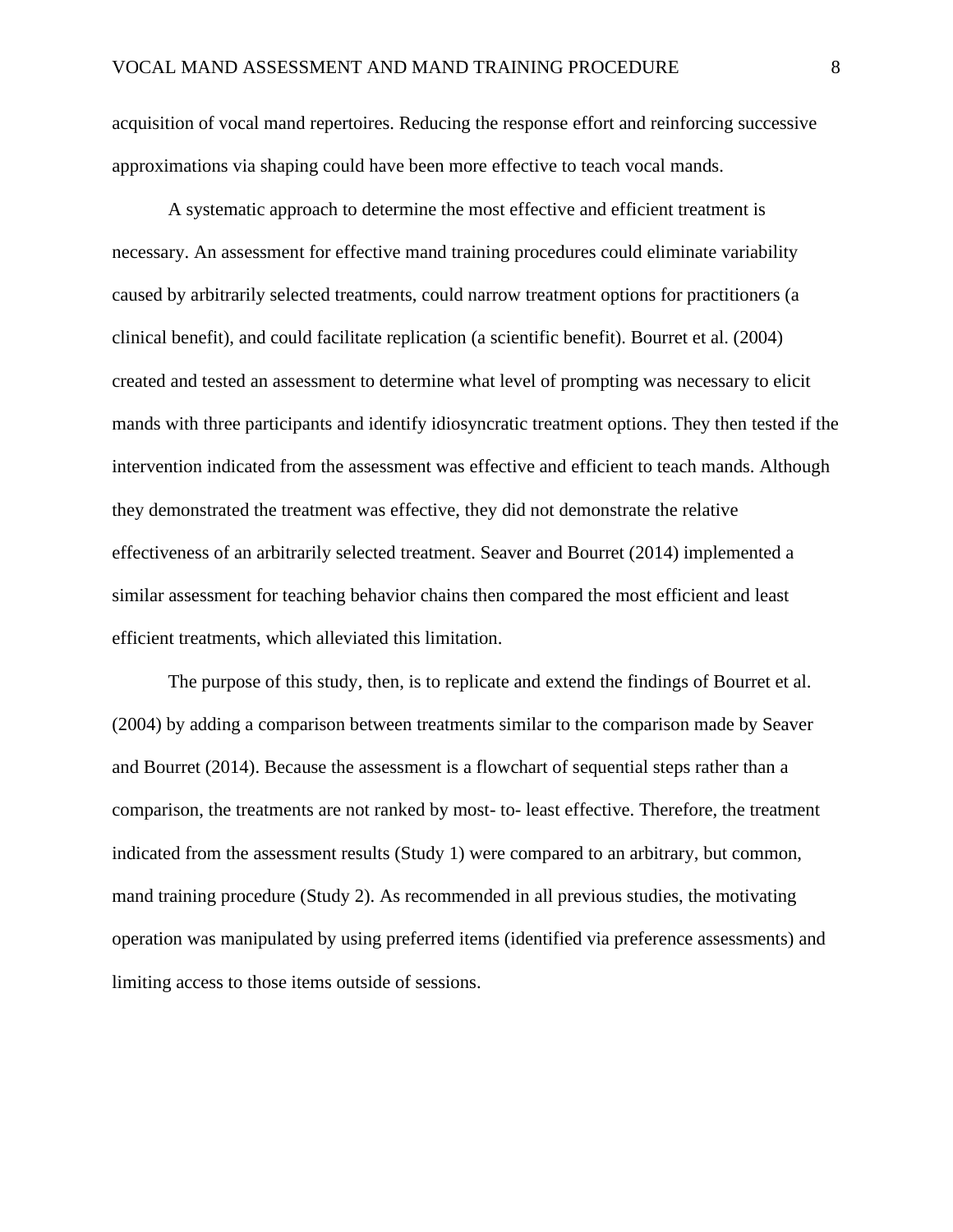#### **General Method**

#### **Subject and Setting**

Kayla, a 3-year-old diagnosed with Autism Spectrum Disorder and language delays, participated in this study. She started applied behavior analysis (ABA) therapy two months prior to the start of the study and scored at Level 1 on the Verbal Behavior Milestones Assessment and Placement Program (VB-MAPP; Sundberg, 2008). She expressed wants and needs primarily through gestures, leading, and maladaptive behaviors including aggressing, dropping, eloping, and screaming. She emitted some independent vocal verbal behavior, but it was not well understood by caregivers and peers. Because manding was a high priority treatment goal, she was included in this study.

All sessions were conducted in a quiet room at the participant's school. A table, chairs, and the targeted items were present; all other leisure items were unavailable and out of sight. Sessions were conducted one to five times per day, three to five days per week. Each session in Study 1 and sessions 1-9 in Study 2 consisted of ten 1-min trials and the remainder of sessions in Study 2 consisted of five 1-min trials. At least 10 min elapsed between sessions and access to targeted items were restricted. Other leisure items were provided during breaks.

#### **Measurement**

Sessions were video recorded when possible and data was collected on paper by the experimenter during sessions. The primary dependent variable was a correct response. In Study 1, a correct response was defined as a clear (i.e., well enunciated and understandable) utterance of the target mand before or within 10 s of the prompt. In Study 2, a correct response was defined as a full, clear utterance of the required target sound in each phase (shaping) and a full, clear utterance of the target mand in each trial (prompting and reinforcement). For each study, an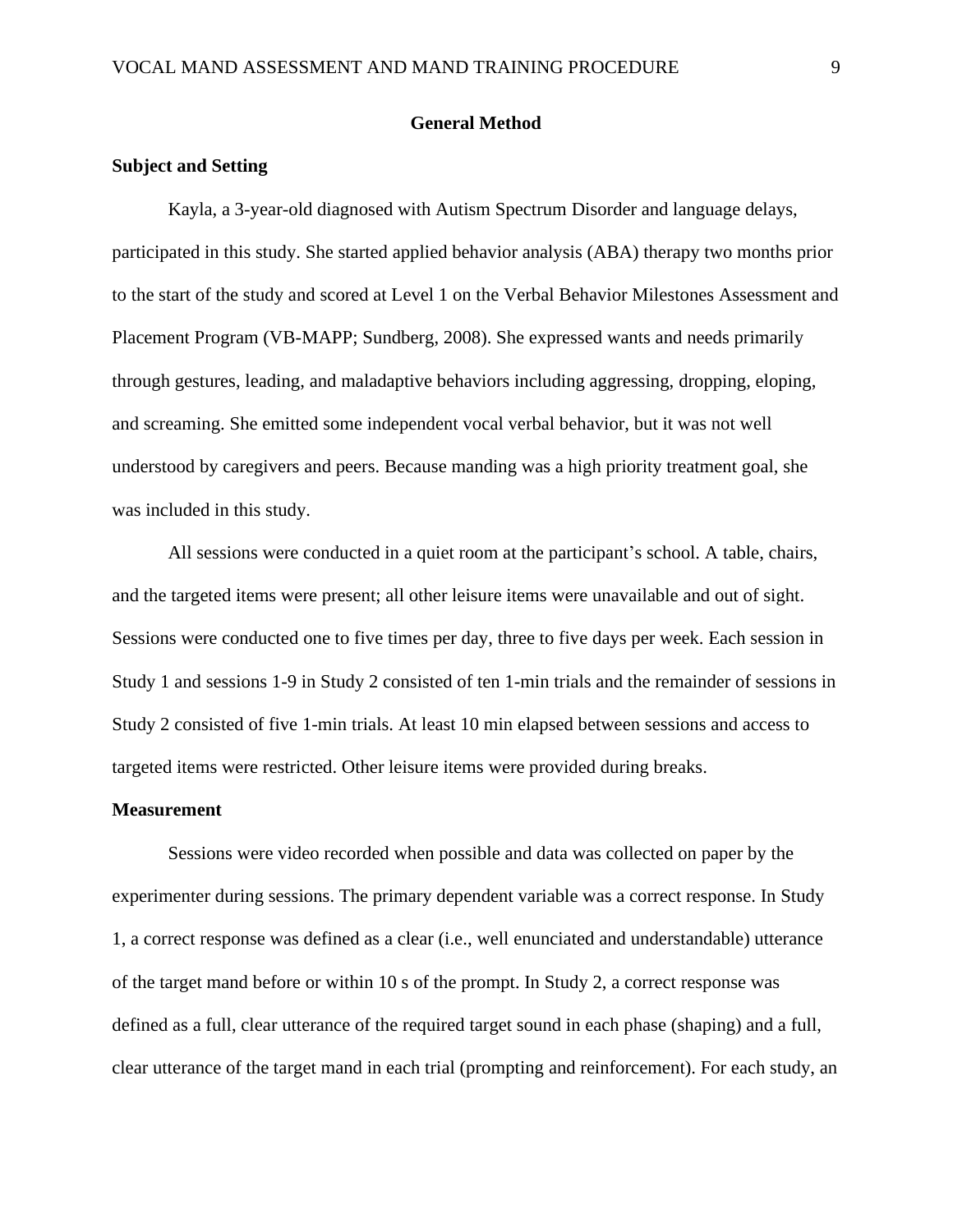independent and a prompted response were considered correct responses since the goal was to teach the target utterance, not fade the prompt. For all of Study 1 and for the prompting and reinforcement condition in Study 2, each trial was broken down into six 10-s segments on the data sheet. The experimenter recorded if full or partial utterances occurred at any point during each 10-s block. A full utterance was emission of the entire target word with all sounds enunciated and a partial utterance was emission of any part of the word (i.e., "bub" instead of "bubble"). For shaping in Study 2, the experimenter recorded if independent (i.e., prior to the prompt) or prompted (i.e., following the prompt) target sounds occurred at any point during each 1-min trial.

Additional observers collected data in person and from the video recordings on 37% of sessions. Treatment integrity data were collected on prompt level used and if reinforcement was provided appropriately based on the response using a checklist. Interobserver agreement (IOA) was calculated for all four measures (partial utterance, full utterance, reinforcer delivery, and prompt delivery). This was calculated by dividing the total number of intervals with agreement by the total number of intervals and converting to a percentage. IOA was 98% agreement for Study 1 and 99% for Study 2. Treatment integrity data are still being collected.

#### **Preference Assessment**

Instead of conducting a free-operant preference assessment, as performed by Bourret et al. (2004), a multiple-stimulus-without-replacement (MSWO; DeLeon & Iwata, 1996) preference assessment was used. Two preference assessments were conducted; one before the assessment and one before treatment. Six preferred leisure items and six preferred edible items, determined via the Reinforcer Assessment for Individuals with Severe Disability (RAISD; Fisher et al., 1996), were used during each category-specific MSWO. As suggested by DeLeon et al. (1997),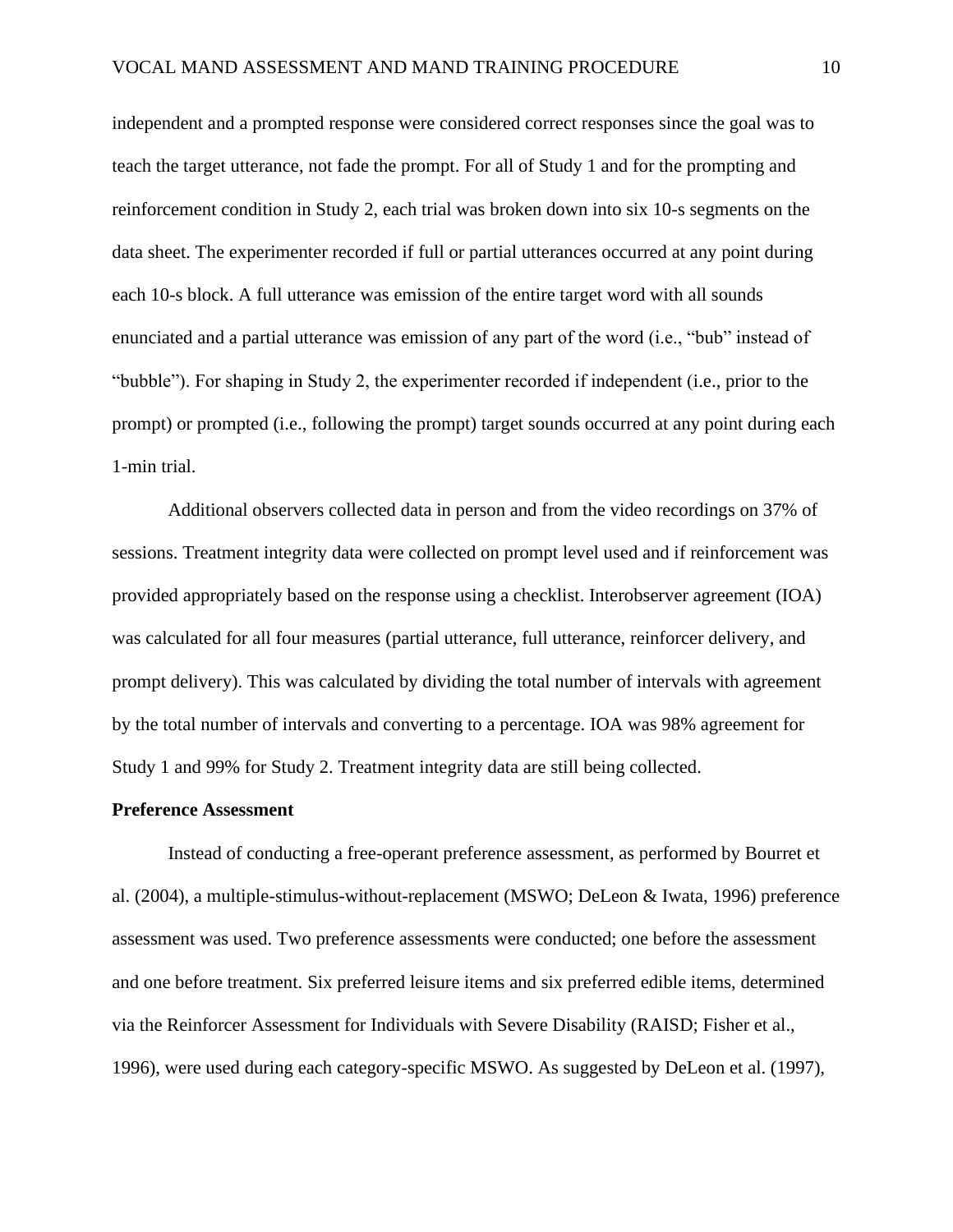the MSWO before the assessment contained only edible items and the MSWO before treatment contained only leisure items. The experimenter placed the six items in an array on the table and told the participant to pick one. The participant was allowed 30 s to consume the edible or have access to the selected leisure item; all other items were removed. The selected item was removed from the array and the remaining items were presented in the same order, but the last item on the participant's left was moved to the far-right side of the array. This process continued until all items were selected. The MSWO was conducted until a clear preference was apparent (five trials for Study 1 and six trials for Study 2). Kayla tacted one of the items during the second MSWO, so that item was removed and replaced with a new item.

#### **Study 1: Vocal Mand Assessment**

#### **Procedure**

The MSWO preference assessment results are considered baseline measures of independent mand responses but are not included in the graphed results. If the participant tacted or manded for an item in the preference assessment it was removed from the study. It is important to note they were never asked to name the items so it is possible the participant could emit the full utterance prior to training. Goldfish, the highest preferred item, was used as the target mand.

The assessment procedure was identical to that explained by Bourret et al. (2004). One session consisted of 10 trials. Each trial was 1 min in duration and the goldfish were visible. If the participant reached for goldfish without vocally manding, the item was blocked. If she manded for goldfish within 10 s, she would have been given free access to the reinforcer for the remainder of the trial. She did not mand within 10 s, so a nonspecific prompt (i.e., "If you want this, you can ask for it") was delivered 10 s into the trial. If she manded for goldfish after that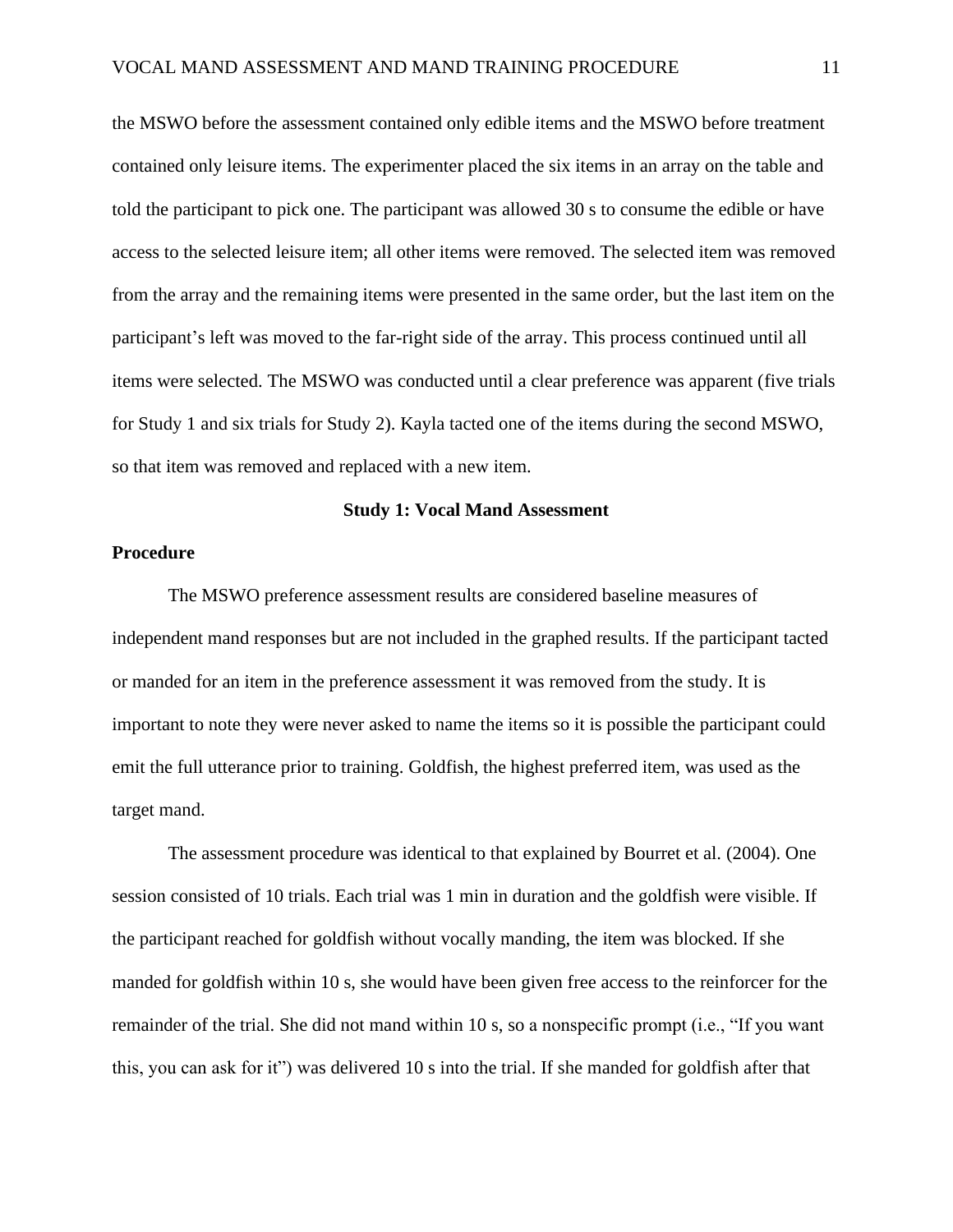prompt, she would have had access to the reinforcer for the remainder of the trial. She did not mand within 10 s, so a model of the entire target word (i.e., "If you want this, say goldfish") was delivered 10 s later (20 s into the trial). If she repeated the model, she would have had access to the reinforcer for the remainder of the session. She attempted to say goldfish but it was not clear, so a model prompt of the first phoneme of the target word (i.e., "If you want this, say guh") was delivered 10 s later (30 s into the trial). If the participant repeated the first phoneme, she had access to the reinforcer for the remainder of the trial. If the participant did not respond, no other prompts were delivered, and a new trial started at the end of the 60 s. If she emitted a full utterance or repeated the first phoneme prompt within the last 30 s of the trial, she would have had access to the reinforcer for the remainder of the trial. It is important to note that the participant only received reinforcement for a partial utterance after the first phoneme prompt but data on any partial utterances emitted before that was collected. A visual timer was used to notify the experimenter when to deliver each prompt.

Bourret et al. (2004) created a flowchart to depict the steps involved in the assessment. Because this is a direct replication, it is included here for clarity (see Figure 1).

#### **Results and Discussion**

Figure 2 displays the results from the first MSWO using edible items. Goldfish was the most preferred item so that was used as the target mand during the study. Figure 3 displays the results from Study 1 for Kayla. She did not emit a clear, full utterance independently, after the nonspecific prompt, or after the whole model prompt in any of the sessions. However, she did emit a partial utterance after the first phoneme prompt consistently across sessions, which suggested shaping would be an effective treatment (to be examined in Study 2).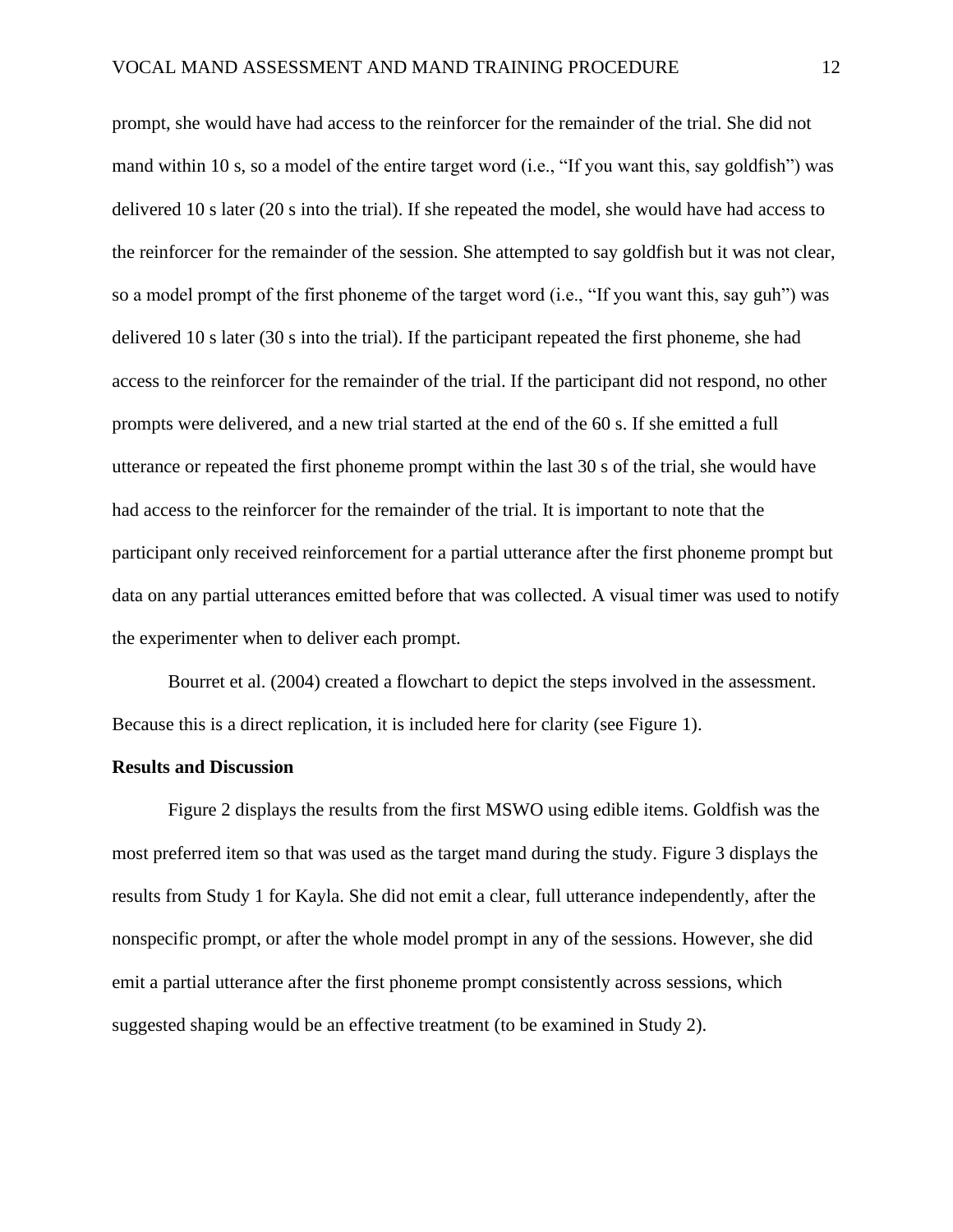Kayla emitted "guh" before the first phoneme prompt by the second session and attempted a full utterance within 10 s in the seventh trial of Session 3. It is assumed Kayla attempted a full utterance based on the immediacy in which she imitated the intonation following the full model prompt, but her intention cannot be determined. She imitated the intonation after the full model prompt in 91% of trials but none of the attempted utterances were clear. If her speech was well understood, prompting and reinforcement would have been suggested as the most effective treatment.

It is important to note Session 3 consisted of only 7 trials instead of 10 due to medical complications with the participant but the data were included.

#### **Study 2: Treatment**

#### **Experimental Design and Mand Training Procedures**

Based on assessment results from Study 1, the suggested treatment (shaping) was used to teach one mand and a second treatment (prompting and reinforcement) was used to teach a second mand in a multiple schedule. The target mands were the highest preferred item ("pin board") and a moderately preferred item ("bubble machine") as determined by the MSWO. Bubble machine was assigned to the shaping mand training condition and pin board was assigned to the prompting and reinforcement mand training condition. Kayla had exposure to the word "bubble" in speech therapy, therefore the target mand for the shaping condition was "machine". *Shaping*

The shaping procedure was similar to the one used by Bourret et al. (2004) with some specific differences, such as the elimination of stimulus fading. Instead, the current procedure included eight different phases, in which one prompt was delivered 10 s after the start of the trial; no other prompts were delivered. Phase 1 was one session using a nonspecific prompt and Phase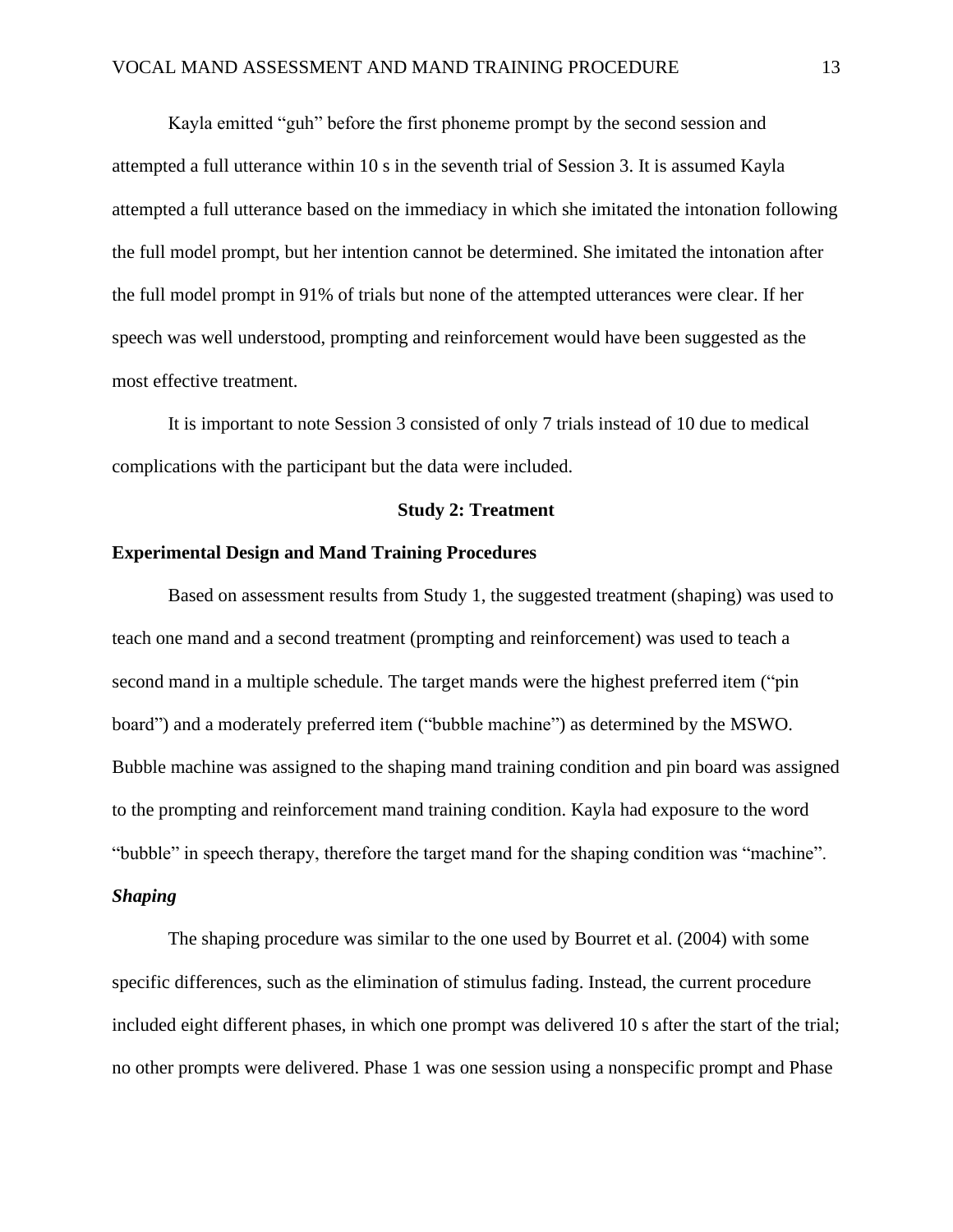2 was one session using a full model prompt of the target word. These were included to replicate the mand assessment results with the new target mand and are considered baseline measures. Phase 3 included a model prompt for the first phoneme (e.g., "If you want this, say mmm"), Phase 4 included a model prompt for the first two phonemes (e.g., "If you want this, say muh"), Phase 5 included a model prompt for the first three phonemes (e.g., "If you want this, say mush"), and so on until the whole word "machine" was required. The final phase will include a nonspecific prompt (i.e., "If you want this, you can ask for it") to determine if the acquired mand could be emitted independently (i.e., without a model prompt). The participant progressed through subsequent phases when three consecutive sessions were at or above 80% of trials with responses. To ensure the participant did not learn the full target word through exposure alone, a control probe was conducted prior to the start of Phase 4, Phase 5, and Phase 6. The probe was a 1-min trial in which the experimenter delivered the full model prompt (e.g., "If you want this, say "machine") 10 s after the start of the trial. Reinforcement would have been delivered if she emitted the full word during the probe and the final phase would have been implemented, but Kayla never did so.

#### *Prompting and Reinforcement*

The procedure for prompting and reinforcement was identical to the assessment procedure from Study 1, minus the first phoneme prompt. A nonspecific prompt was provided 10 s after the start of the trial then a full model prompt 10 s later. Reinforcement would have been provided if the participant emitted the target mand before or after the prompt was delivered, but Kayla never did so.

#### **Results and Discussion**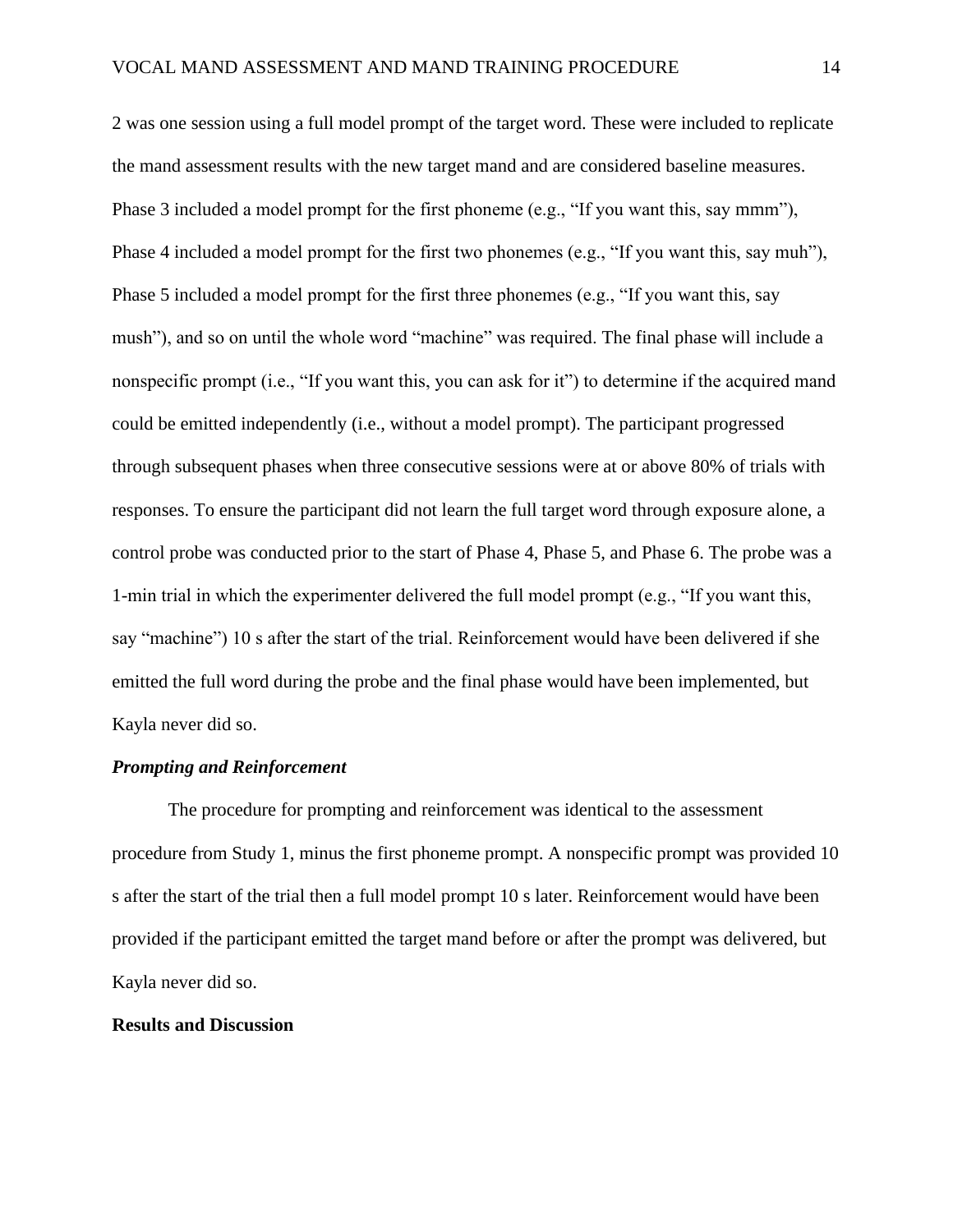Figure 4 displays the results from the second MSWO using leisure items. The pin board was the most preferred item and the bubble machine was the second most preferred. As mentioned earlier, the item Kayla tacted was removed from the array, so it is not included in the graphed results.

Figure 5 displays the results from Study 2 for Kayla. The target word used in the shaping condition was "machine" and the target word used in the prompting and reinforcement condition was "pin board." During the shaping condition, results from Study 1 were replicated in that the participant could not emit the target mand in Phase 1 or Phase 2 (non-specific and full model prompts). The target sound for Phase 3 was "mmm" and she emitted it at least 90% of trials in the first three sessions. During the first control probe, she was not able to repeat the full target word. The target sound for Phase 4 was "muh" and she emitted it during 40% and 60% of trials in the first two sessions. She will progress through the remainder of Phase 4 until mastery criteria has been met, then she will progress through all subsequent phases. During the probe trial and the first two trials of Phase 4, she independently emitted "mmm", which was reliably reinforced in previous sessions.

During the prompting and reinforcement condition, a full utterance did not occur for the target mand in any sessions. She attempted to imitate the model 64% of trials, compared to 91% in Study 1. In the first two sessions, she said "guh", which was reliably reinforced during Study 1 then began saying "mmm" after exposure to Phase 3 in the shaping condition. Other responses, such as "yes!" and "give me" when provided the nonspecific prompt, decreased to near zero levels and maladaptive behaviors including crying, verbal refusal, aggression, and elopement increased as sessions progressed. To reduce these effects and increase engagement, sessions were reduced from 10 to 5 trials in both treatment conditions in Session 9.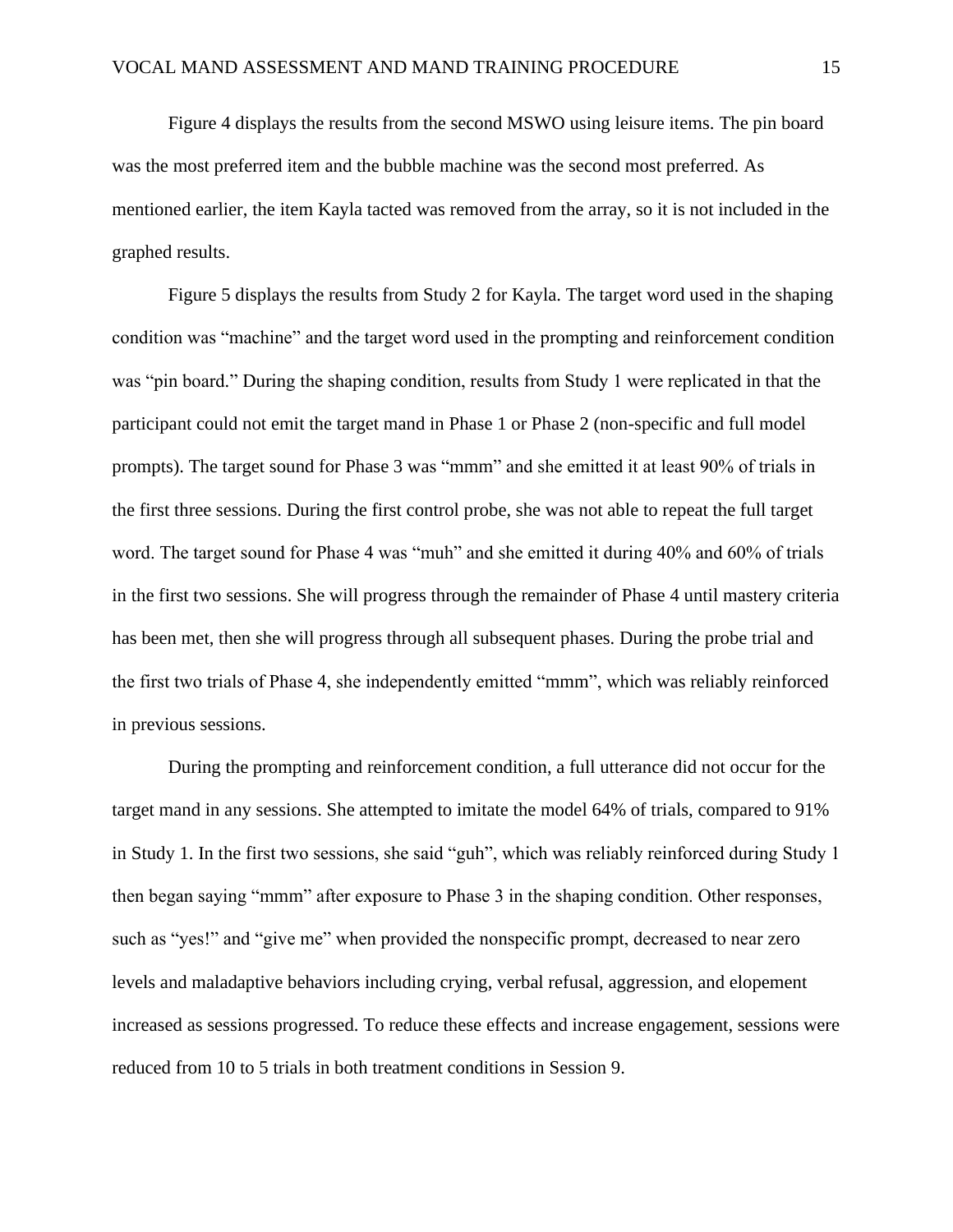#### **General Discussion**

This study sought to replicate and extend the findings of Bourret et al. (2004). Small changes were made to the procedures, such as using an MSWO instead of a free-operant preference assessment, but these decisions were based on findings from articles published after Bourret et al. (2004). Seaver and Bourret (2020) found the arrangement of free-operant preference assessments may be similar to environments that maintain low-rate manding. Because the overall purpose of this study (and the treatment goal for Kayla) was to increase mand repertoires, the preference assessment was altered.

Adding a comparison between a commonly used treatment and the suggested treatment aids in the interpretation that the assessment is a vital tool to determine which intervention will be effective and efficient to teach mands. Although only partial data are represented, a differentiation between treatments is apparent, which suggests shaping is more effective than prompting and reinforcement. Kayla appeared to attempt to emit whole target words during the study but was never able to emit a clear utterance in the prompting and reinforcement condition. Therefore, prompting the whole target word was not an effective treatment for her even though she could emit some vocal verbal behavior.

The noted differentiation is expected to continue as sessions progress. As more phonemes are added, an increase in the number of sessions required to reach mastery criteria in shaping phases is likely. If responding decreases as phonemes are added, the individual sounds can be broken down then combined (i.e., "mmm"- "uhh" before "muh"), we can revert to the previous phase for at least 1 session to contact reinforcement and avoid extinction effects, or an additional prompt can be added. If Kayla does not emit a full utterance in the prompting and reinforcement condition, the mand for pin board will be shaped in future sessions. If full utterances occur in the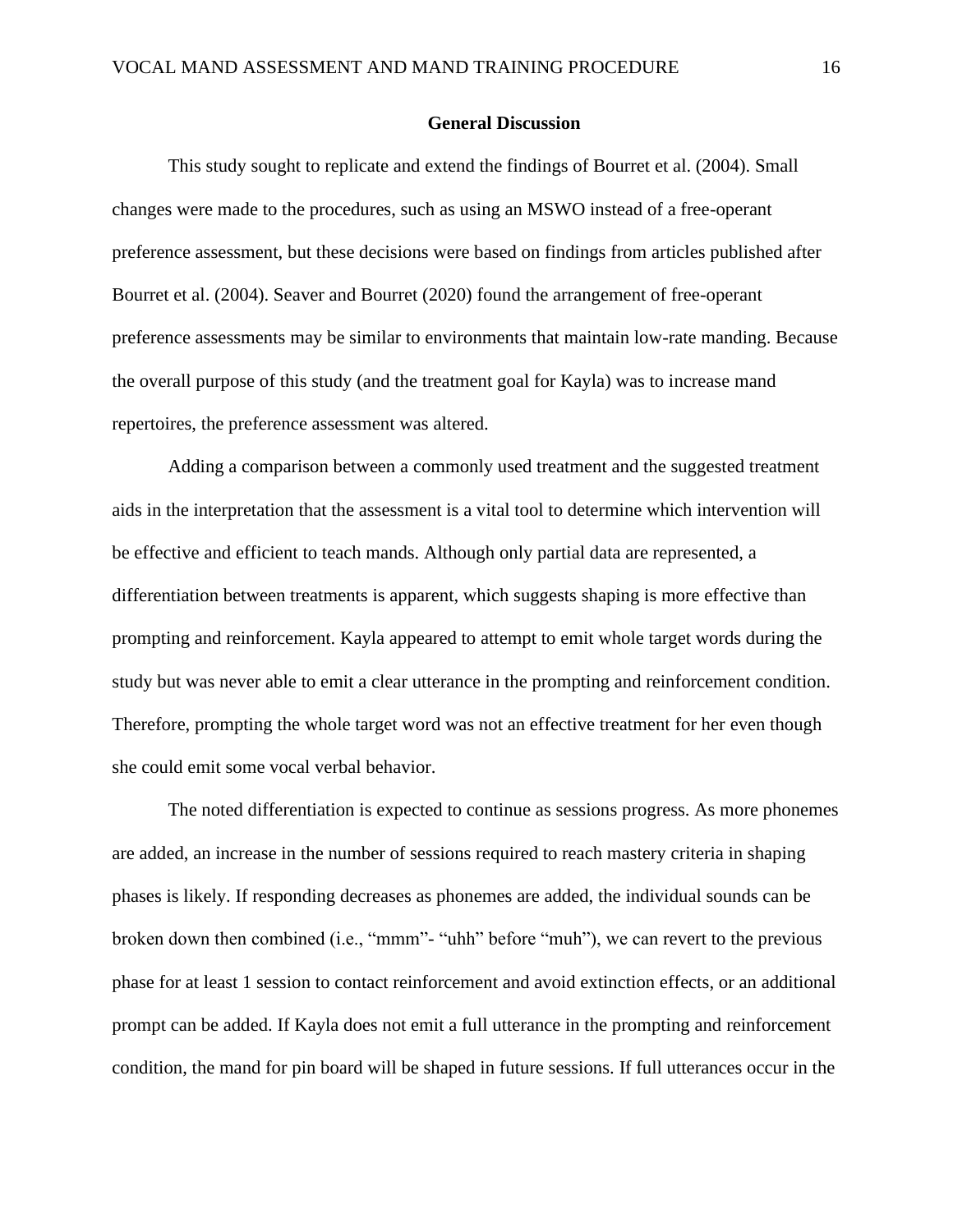prompting and reinforcement condition, the reinforcer would be provided and prompt fading would be targeted, and this would reduce the effectiveness of the assessment.

The current pandemic posed limitations not directly related to the study. Although there were no inclusion criteria for age or developmental disability of participants, young children with Autism Spectrum Disorder were the most accessible population for the experimenter prior to the pandemic. However, when the pandemic first occurred, new clients were not being accepted and centers were not allowing outside providers in. Therefore, the available pool of participants to recruit from was extremely limited. Once a participant was recruited, masks were required in all sessions which removed a visual model prompt of each targeted sound. Although Kayla was able to emit "mmm" it was noted her lips did not always close to make the sound. This can cause complications once more phonemes are added across shaping phases, which could be empirically evaluated in future studies. The effects of masks during training can also be empirically evaluated in future studies.

Additional limitations were participant specific. Kayla had gastrointestinal complications that prolonged the start of the study and limited how many sessions could be conducted a day. Once recruited, she was refusing food so the MO required for Study 1 could not be manipulated. Sessions were not conducted when complications were high, as her pain and discomfort resulted in confounding variables (increase in maladaptive behaviors and a decrease in attending). She also has difficulty emitting bilabial sounds (buh, mmm, puh) that could have limited the acquisition of target utterances. Future studies can evaluate if an echoic skills assessment could assist in the prediction of the most effective treatment when training vocal verbal behavior.

One weakness of the comparison was the unintended extinction effects of appropriate responding during prompting and reinforcement. When the pin board was presented in the first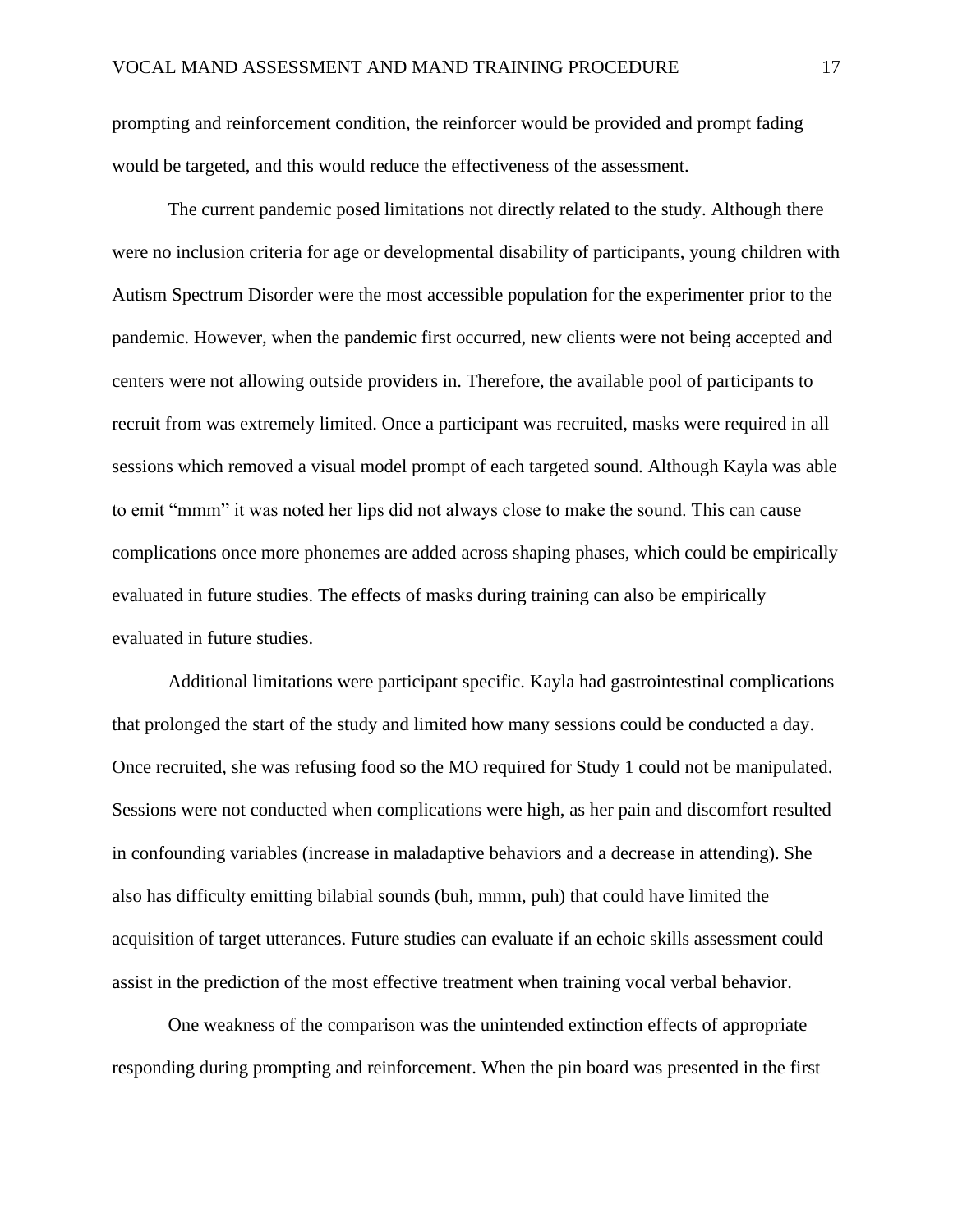session, her behaviors were similar to those observed in Study 1. She would say "Yeah" or "Alright" when provided the nonspecific prompt, she attempted to say the full model, and she was engaged for the duration of the session. However, by the third session of prompting and reinforcement, she did not emit intraverbal responses and extinction induced variability and aggression were observed. Instead of attempting the full target, she emitted the partial phonemes "guh" and "mmm" that were reinforced during Study 1 and the shaping condition as well as mands that have been reinforced in the natural environment (i.e., "I don't want it" and "clean up"). To reduce these effects and increase engagement, sessions were reduced from 10 to 5 trials in both treatment conditions. Although the effects were unintended, they provide further evidence for the need for a mand training assessment such as the one tested in this study to be incorporated into practice.

In less than two hours an effective mand training procedure was identified but, in practice, it can take weeks to months. If clients in practice respond to ineffective treatments like Kayla did maladaptive behaviors could increase and preferred items and practitioners themselves could become aversive. Incorporating this assessment at the onset of services could reduce the likelihood of implementing ineffective treatments and avoid these unwanted, negative effects.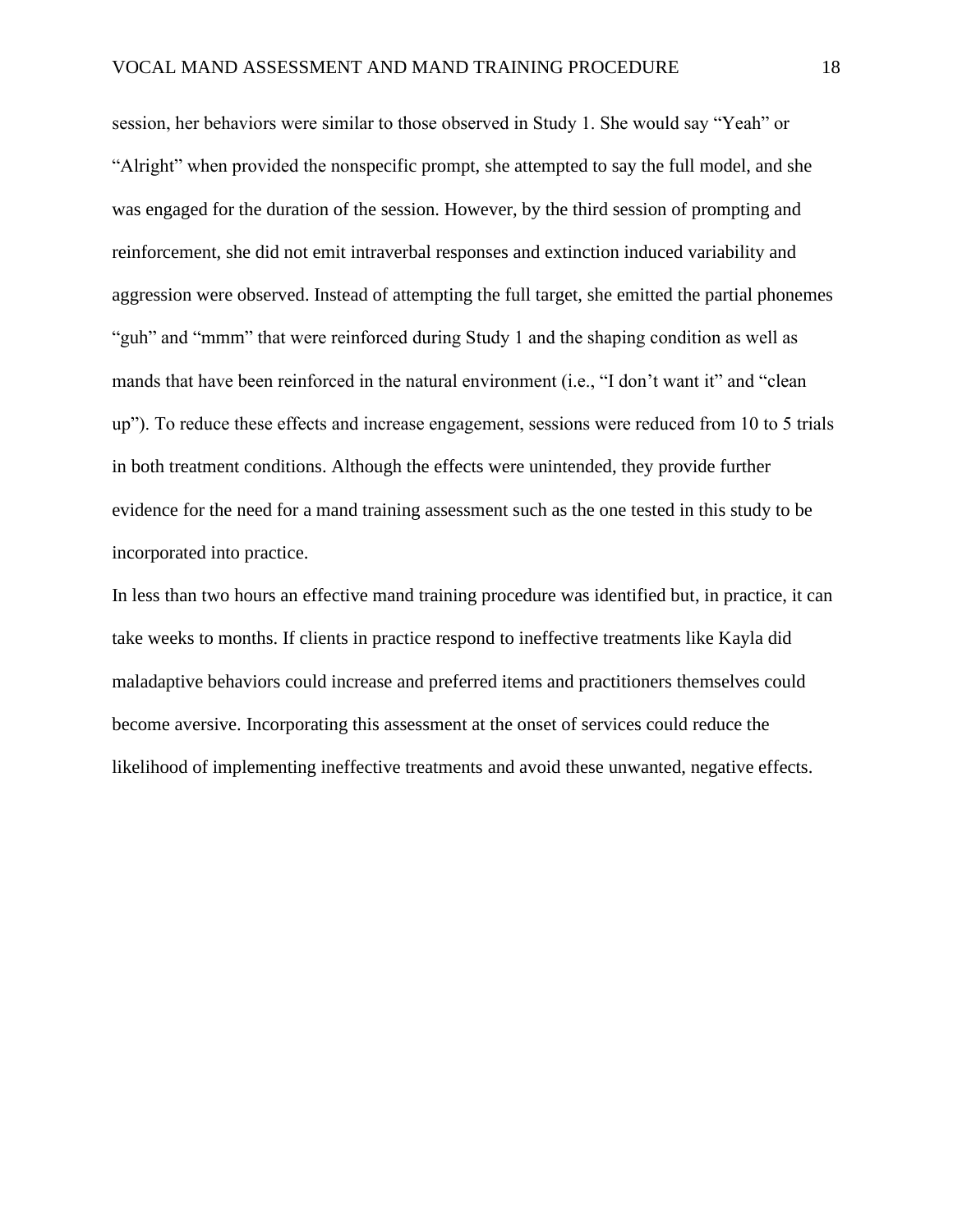#### **References**

- Albert, K., Carbone, M., Murray, V., Hagerty, J., & Sweeney-Kerwin, D. (2012). Increasing the mand repertoire of children with autism through the use of an interrupted chain procedure. *Behavior Analysis in Practice*, *5*(2), 65-76. https://doi.org/10.1007/BF03391825
- Bourret, J., Vollmer, T., & Rapp, J. T. (2004). Evaluation of vocal mand assessment and vocal mand training procedures. *Journal of Applied Behavior Analysis*, *37*(2), 129-144. https://doi.org/10.1901/jaba.2004.37-129
- Chambers, M., & Rehfeldt, R. (2003). Assessing the acquisition and generalization of two mand forms with adults with severe developmental disabilities. *Research in Developmental Disabilities*, *24*(4), 265-280. https://doi.org/10.1016/S0891-4222(03)00042-8
- Deleon, I., Iwata, B., & Roscoe, E. (1997). Displacement of leisure reinforcers by food during preference assessments. *Journal of Applied Behavior Analysis*, *30*(3), 475-484. https://doi.org/10.1901/jaba.1997.30-475
- Drash, P., High, R., & Tudor, R. (1999). Using mand training to establish an echoic repertoire in young children with autism. *The Analysis of Verbal Behavior*, *16*, 29-44.
- Iwata, B. A., Dorsey, M. F., Silfer, K. L., Bauman, K. E., & Richman, G. S. (1994). Toward a functional analysis of self-injury. *Journal of Applied Behavior Analysis*, 27, 197-209. (Reprinted from *Analysis and Intervention in Developmental Disabilities*, *2*, 3-20.) https://doi.org/10.1901/jaba.1994.27-197
- Kelley, M. E., Shillingsburg, M. A., Castro, M. L., Addison, L. R., LaRue, R. H., & Martins, M. P. (2007). Assessment of the functions of vocal behavior in children with developmental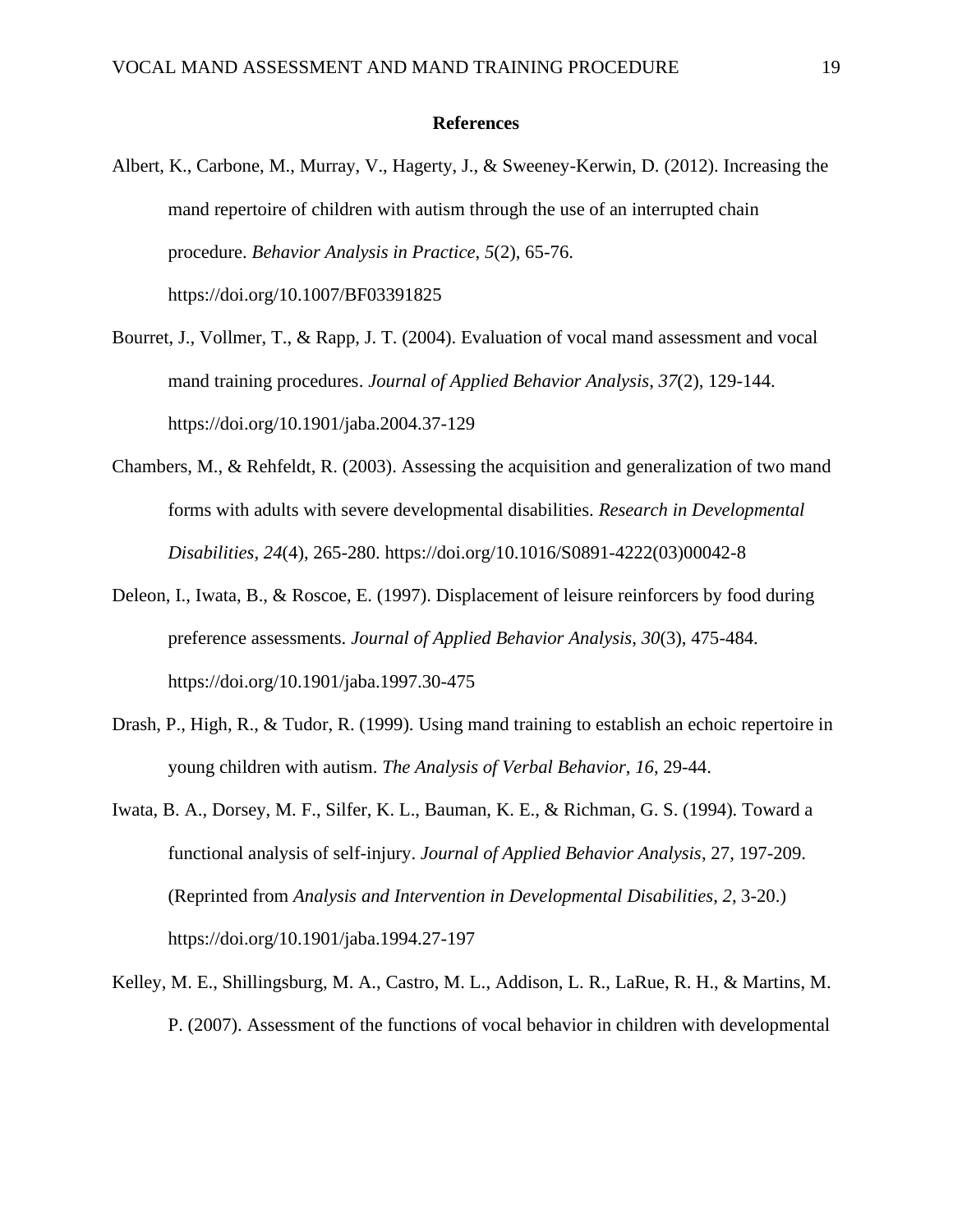disabilities: A replication. *Journal of Applied Behavior Analysis*, *40*, 571-576. https://doi.org/10.1901/jaba.2007.40-571

- Kodak, T., & Clements, A. (2009). Acquisition of mands and tacts with concurrent echoic training. *Journal of Applied Behavior Analysis*, *42*(4), 839-843. https://doi.org/10.1901/jaba.2009.42-839
- LaFrance, D., Wilder, D. A., Normand, M. P., & Squires, J. L. (2009). Extending the assessment of functions of vocalizations in children with limited vocal repertoires. *The Analysis of Verbal Behavior*, *25*, 19-32
- Lerman, D. C., Parten, M., Addison, L. R., Vorndran, C. M., Volkert, V. M., & Kodak, T. (2005). A methodology for assessing the functions of emerging speech in children with developmental disabilities. *Journal of Applied Behavior Analysis*, *38*, 303-316. https://doi.org/10.1901/jaba.2005.106-04
- Normand, M. P., Machado, M. A., Hustyi, K. M., & Morley, A. J. (2011). Infant sign training and functional analysis. *Journal of Applied Behavior Analysis*, *44*, 305–314. https://doi.org/10.1901/jaba.2011.44-305
- Plavnick, J. B., & Normand, M. P. (2013). Functional analysis of verbal behavior: A brief review. *Journal of Applied Behavior Analysis*, *46*, 349-353. https://doi.org/10.1002/jaba.1
- Plavnick, J., & Vitale, F. (2016). A comparison of vocal mand training strategies for children with autism spectrum disorders. *Journal of Positive Behavior Interventions*, *18*(1), 52-62. https://doi.org/10.1177/1098300714548800
- Seaver, J., & Bourret, J. (2014). An evaluation of response prompts for teaching behavior chains. *Journal of Applied Behavior Analysis*, *47*(4), 777-792. https://doi.org/10.1002/jaba.159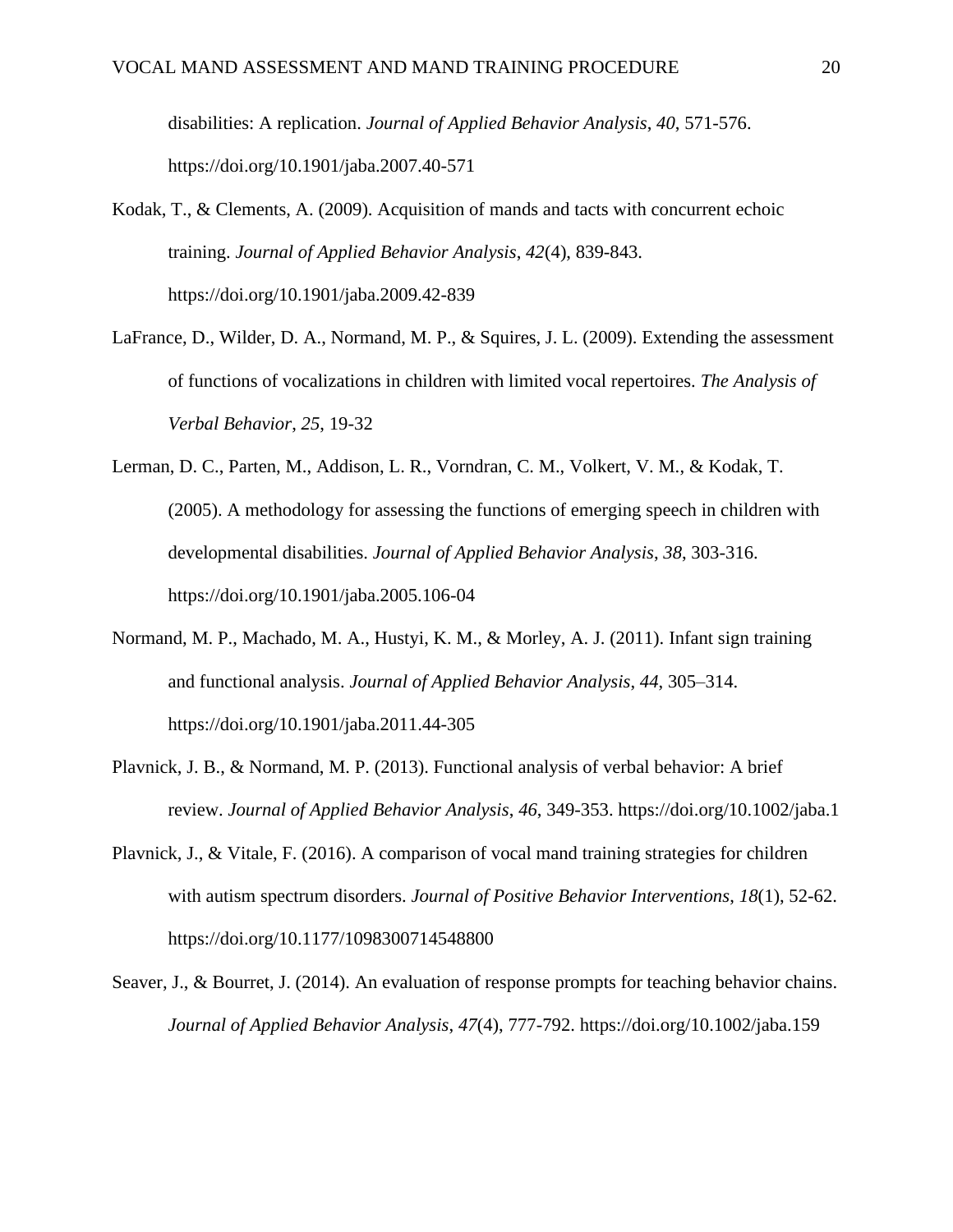- Seaver, J., & Bourret, J. (2020). Producing mands in concurrent operant environments. *Journal of Applied Behavior Analysis*, *53*(1), 366-384. https://doi.org/10.1002/jaba.592
- Shafer, E. (1995). A review of interventions to teach a mand repertoire. *The Analysis of Verbal Behavior*, *12*(1), 53-66.
- Sundberg, M. L. (2008). *Verbal behavior milestones assessment and placement program*. Concord, CA: AVB.
- Thomas, B., Lafasakis, M., & Sturmey, P. (2010). The effects of prompting, fading, and differential reinforcement on vocal mands in non‐verbal preschool children with autism spectrum disorders. *Behavioral Interventions*, *25*(2), 157-168. https://doi.org/10.1002/bin.300
- Valentino, A., LeBlanc, L., Veazey, L., Weaver, A., & Raetz, S. (2019). Using a prerequisite skills assessment to identify optimal modalities for mand training. *Behavior Analysis in Practice*, *12*(1), 22-32. https://doi.org/10.1007/s40617-018-0256-6
- Wallace, M. (2007). A comprehensive analysis of mand training. *The Journal of Speech and Language Pathology – Applied Behavior Analysis*, *2*(3), 278-286. https://doi.org/10.1037/h0100225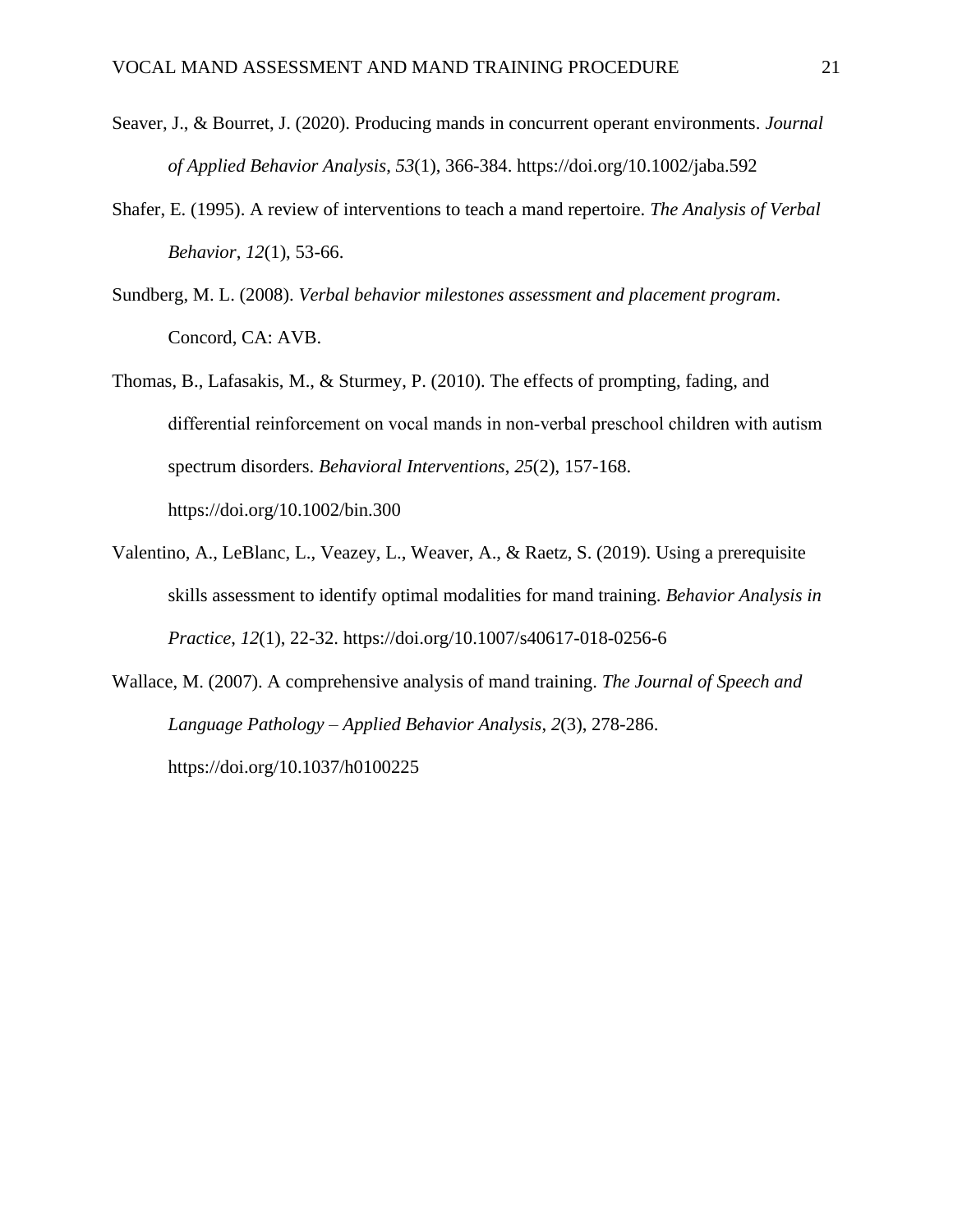*Assessment Flowchart from Study 1*



*Note.* Flowchart created by Bourret et al. (2004) to depict the steps involved in the assessment.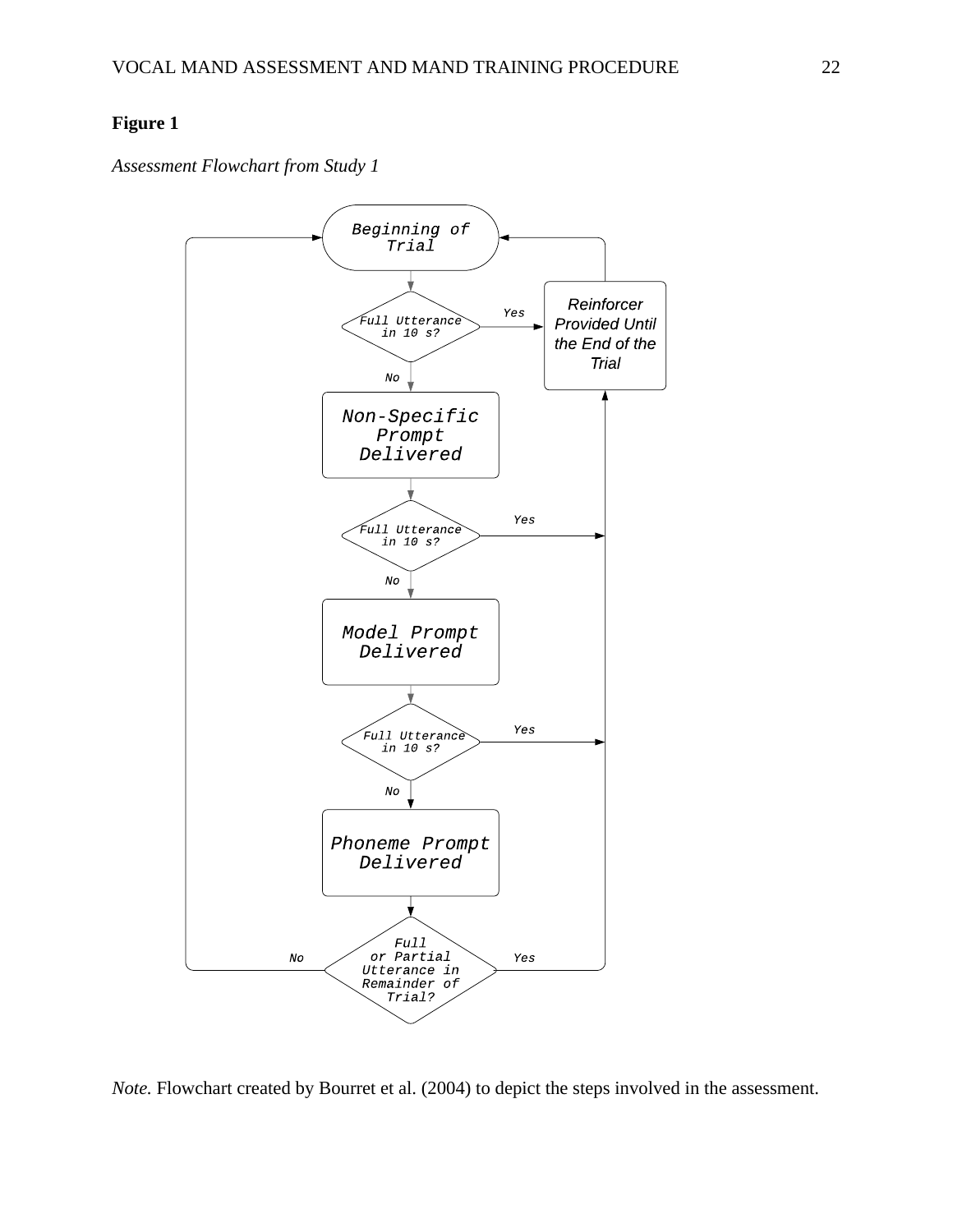*MSWO Results for Study 1* 



Study 1 Edibles MSWO

*Note.* Percentage of trials selected is written on top of each item.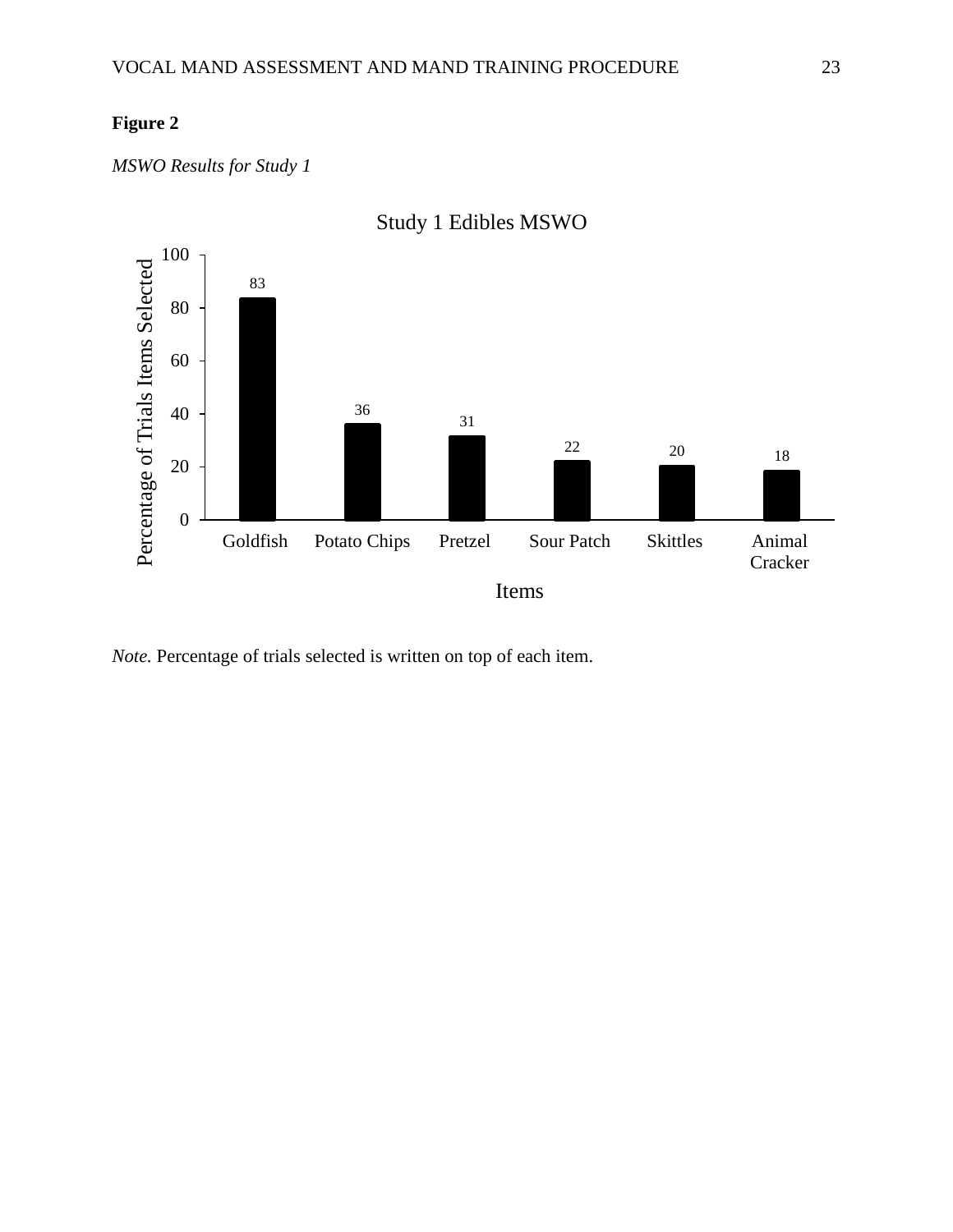*Assessment Results from Study 1 for Kayla*



*Note.* Percentage of trials with responses for Kayla during the assessment.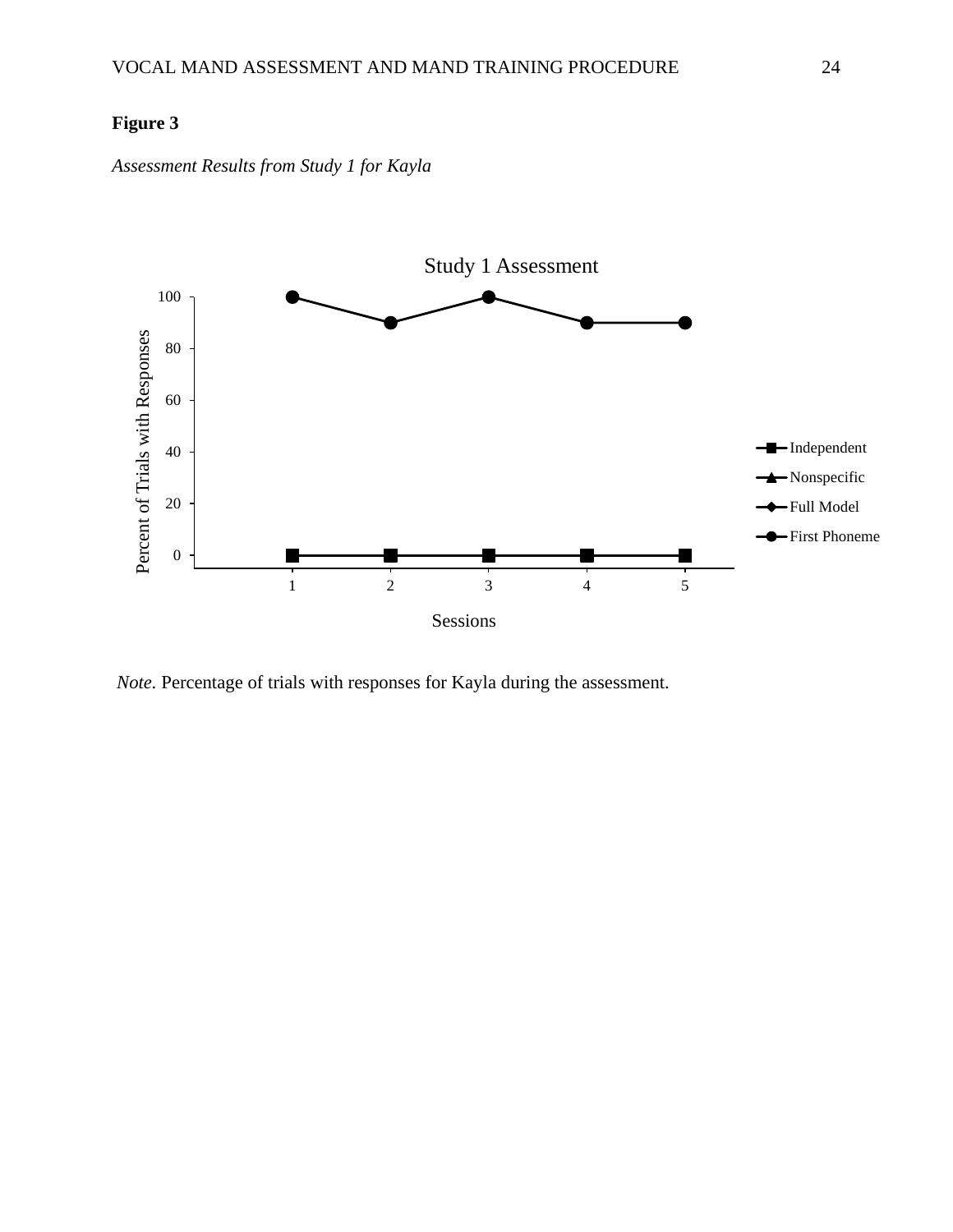*MSWO Results for Study 2* 



*Note.* Percentage of trials selected is written on top of each item.